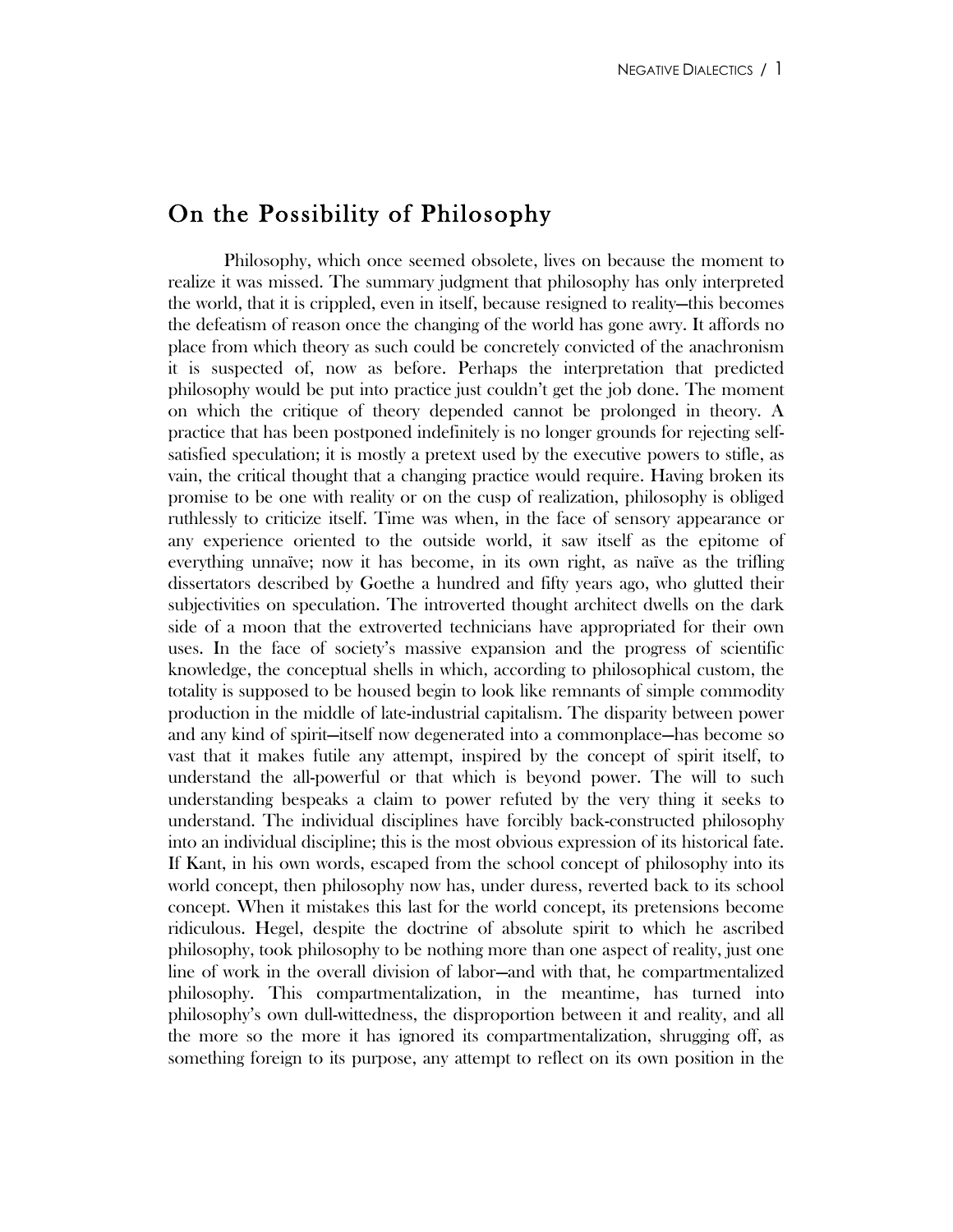totality that it monopolizes as its object, when the alternative would be to recognize how entirely it depends on that totality, right down to its internal composition, its immanent truth. To be worth another thought, philosophy will have to wash its hands of such naïveté. But philosophy's critical self-reflection must not shrink from the highest points of its history. It is up to philosophy to ask whether, now that Hegel's has fallen, philosophy is even possible any more and if so then how, just as Kant investigated the possibility of metaphysics once rationalism had been subjected to critique. If the Hegelian dialectic was the unparalleled attempt to show that philosophical concepts were up to the task of comprehending everything that was heterogeneous to such concepts, then, if his attempt has foundered, it is time to reckon what kind of relationship to the dialectic has come due.

# Dialectics Not a Standpoint

No theory escapes the marketplace any more; each one is put up for sale, just one possible opinion among competing opinions, all on display, all swallowed. A thought that would oppose this condition cannot strap on blinkers; the selfrighteous conviction that one's own theory has been spared this fate is bound to sink into self-advertisement. But dialectics need not fall silent in the face of this accusation, or the concomitant accusation that it is superfluous, arbitrary. The name "dialectics" says nothing more, to begin with, than that objects do not disappear into their concept, that they are not exhausted by it, that they come into contradiction with the customary norm of adequation. Contradiction is not what Hegel's absolute idealism could not help but transfigure it into; it is not some Heraclitean essence. It is the index of the untruth of identity, of the vanishing of the conceptualized into the concept. The appearance of identity, however, is intrinsic to thought itself, according to it pure form. To think is to identify. Conceptual order smugly drapes itself across whatever thought seeks to comprehend. Its appearance and its truth are intertwined. Appearance cannot be willed away by decree, by, for instance, avowing some being-in-itself beyond the totality of cognitive determinations. Kant secretly says—and Hegel would later turn this against him that the thing-in-itself that lies beyond the concept is completely indeterminate and thus void. An awareness of the conceptual totality's illusory character has no choice but to break immanently through the appearance of total identity: by totality's own measure. But the conceptual totality is constructed according to logic, whose core is the principle of the excluded middle, which means that anything that does not conform to this principle, anything that is qualitatively different, bears the mark of contradiction. Contradiction is the non-identical seen from the perspective of identity. The primacy of contradiction in dialectics takes the measure of heterogeneity in identity thought. Identity thought crashes into its own limits and thereby exceeds itself. Dialectics is the consistent and thorough consciousness of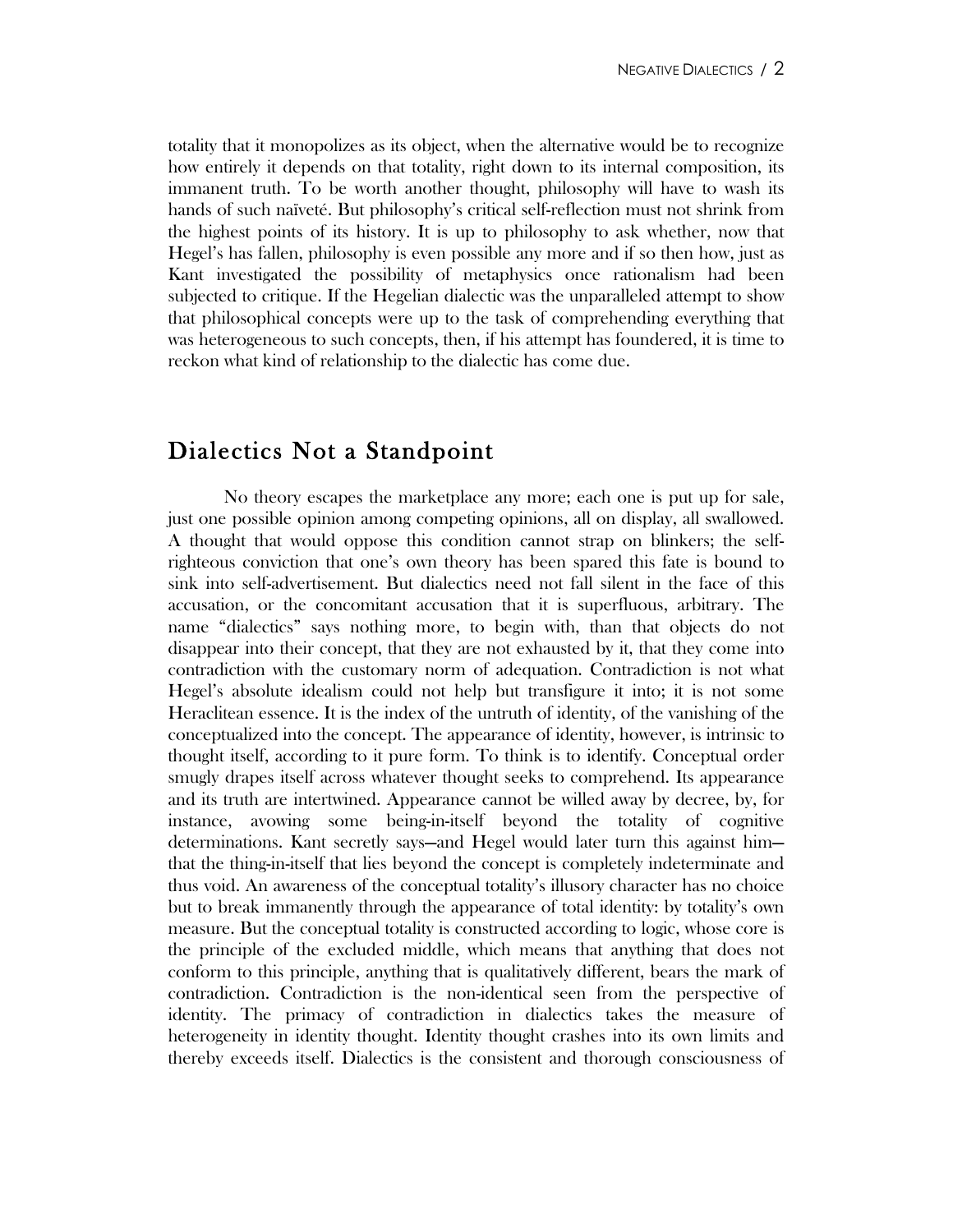non-identity. It does not begin by occupying a standpoint. Thought is driven to dialectics by its own inevitable insufficiency, the guilt it bears for what it thinks. You could level against dialectics a charge first made by Hegel's Aristotelian critics and repeated ever since—that it reduces everything that falls into its mill to the purely logical form of contradiction—and you could add, as Croce would still argue, that dialectics ignores the full multiplicity of the non-contradictory, of the merely diverse, but this would be blaming the method for the fault of the matter. Everything different will appear divergent, dissonant, negative, as long as consciousness is compelled, by its very formation, to press towards identity, as long, that is, as consciousness measures against its claim to totality anything not identical to it. Dialectics holds this up to consciousness as a contradiction. Contradictoriness, by dint of consciousness's immanent quality, itself has an inescapably and fatally lawlike character. Identity and contradiction are welded together in thought. The totality of contradiction is nothing more than the untruth of total identification manifesting itself in identification. Contradiction is non-identity under the spell of a law that affects the non-identical as well.

## Reality and Dialectics

 But this law is not cognitive; it is real. Anyone who submits to dialectical discipline will, no doubt, pay a bitter sacrifice in the qualitative variety of experience. The dialectical impoverishment of experience, however, so scandalous to hale and hearty opinion, is ultimately in keeping with the abstract monotony of the administered world. The agony of dialectics is agony over that world, raised to a concept. Cognition must bow to the administered world if it is not to degrade concreteness into the ideology that it is on its way to becoming in reality. An altered version of dialectics would be content to be reborn as impotent: to be derived from Kant's aporias and from the plans drawn up in the systems of his successors, but then never achieved. It can be achieved only by negation. Dialectics unfolds the difference between the particular and the universal, a difference itself dictated by the universal. The subject cannot escape this difference—the rift in consciousness between subject and object—which plows a rut through everything it thinks, even objectively, but this difference would have its end in reconciliation. This would set the non-identical free, release it from coercion and constraint, even of an intellectual kind, disclose, at last, the multiplicity of difference, over which dialectics would no longer have any power. Reconciliation would be the bearing-in-mind of the no longer hostile many, such as is anathema to subjective reason. Dialectics is in the service of reconciliation. It dismantles the coercive character of logic, which it also follows; that's why some condemn it as "panlogism." Idealist dialectics was linked with the supremacy of the absolute subject, the force that produces, by negation, every single one of the concept's movements as well as the course of the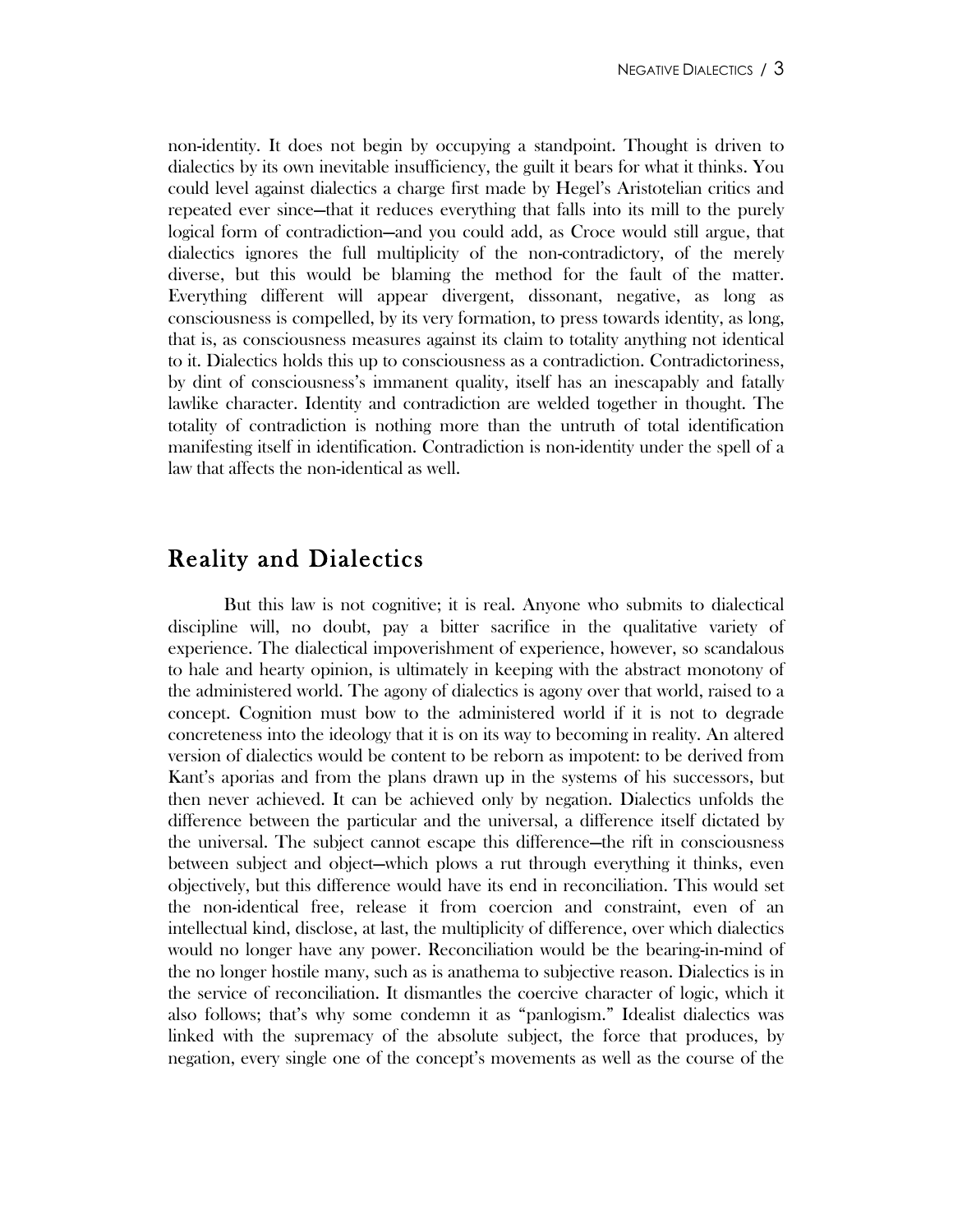whole. Historically, the primacy of the subject stands condemned, even in its Hegelian version, which had outstripped any notion of individual consciousness and even Kantian or Fichtean notions of transcendental consciousness. It is not just that the subject is pushed from the scene by the impotence of thought as it slackens, faced with the superior strength of world history and unsure that it will ever command it. None of the reconciliations maintained by absolute idealism—and they alone were consistent and thorough—ended up holding water, not the logical ones, not the politico-historical ones. A logically consistent idealism could only construe itself as the epitome of contradiction, and this is both its logical truth and the punishment doled out to its logicality as logicality; it is appearance and also necessary. The dialectic's non-idealist form has, in the meantime, been reduced to dogma and its idealist form to a badge of learning; to put dialectics back on trial is to decide about more than the currency of a traditional mode of philosophizing or the philosophical structure of the object of knowledge. Hegel had given philosophy the right and ability to think again about content, instead of making do with the analysis of empty and emphatically trivial cognitive forms. When contemporary philosophy has anything to say about content, it either falls back into the arbitrariness of a world-view or it embraces the formalism, the "indifference," against which Hegel once took his stand. This is evidenced, in historical terms, by phenomenology, which was once driven by a burning desire for content and developed into an invocation of Being that expels all content as a kind of pollution. Hegel's content-laden way of doing philosophy had as its foundation and result the primacy of the subject or, as the famous formulation in the opening remarks to the Logic has it: the identity of identity and non-identity. The determinate *individuum*, could, for Hegel, be determined by mind, because its immanent determination was meant to be nothing other than mind. Without this supposition, philosophy would, on Hegel's account, be incapable of recognizing content or essence. If the concept of dialectics produced by idealism does not retrieve experiences that are, pace the Hegelian emphasis, independent of the idealist apparatus, then philosophy is headed for a kind of renunciation; it will deny itself any insight into content, confine itself to the scientific method, declare this to be philosophy, and virtually cancel itself out.

# The Interest of Philosophy

At this historical moment, philosophy's true interest lies with those things in which Hegel professed to be least interested: with the concept-less, the individual, and the particular; with everything that has, since Plato, been written off as ephemeral and insignificant and which Hegel festooned with the label of "lazy existence." Its theme would be the very qualities it deems contingent and thus downgrades to the status of quantité négligeable. The concept takes as it most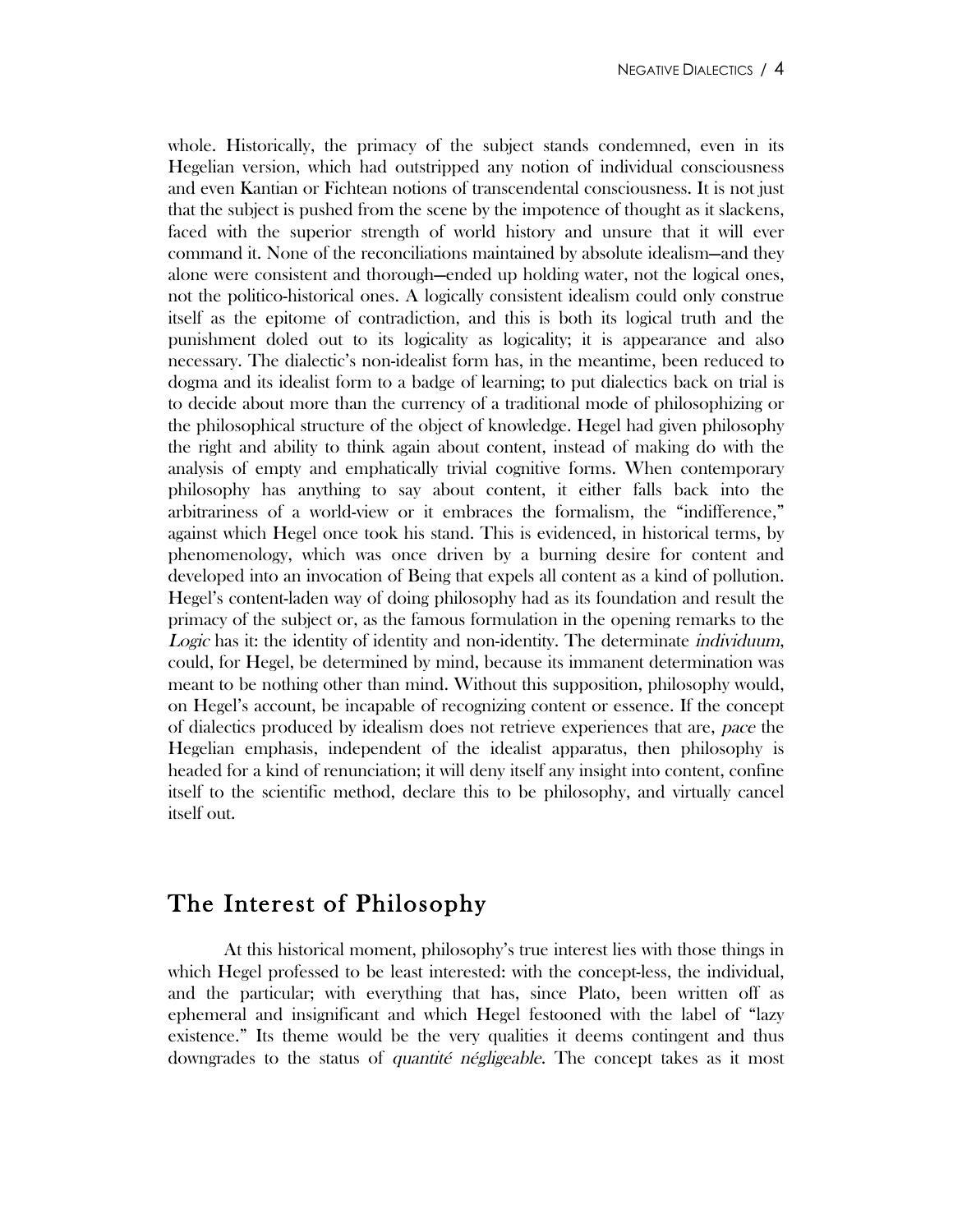pressing business everything it cannot reach, everything that its mechanism of abstraction must banish, everything that is not itself already an instance of the concept. Bergson and Husserl, the standard-bearers of philosophical modernity, gave this endeavor its initial stimulus, but then withdrew into traditional metaphysics. Bergson created, by sheer force, a new kind of cognition on behalf of the non-conceptual. The salt of dialectics gets washed away in the undifferentiated flow of life. Everything thinglike and fixed is written off as logically subaltern instead of being comprehended, logical subalternity and all. Hatred for the rigidly general concept licenses a cult of irrational immediacy, of sovereign freedom smack in the middle of the unfree. Bergson took up cudgels against Descartes and Kant, but he pitches his two modes of cognition against one another as dualistically as their doctrines ever did; causal-mechanical cognition remains, as practical knowledge, undisturbed by intuitive cognition, just as the bourgeois establishment has nothing to fear from the lowered inhibitions and frank speech of those who owe their privilege to the establishment itself. The celebrated intuitions in Bergson's philosophy are themselves utterly abstract; they hardly extend beyond the phenomenal consciousness of time, which even in Kant is at the root of chronological-physical time, in Bergson of spatial time. No doubt the mind's intuitive behavior continues to exist in fact, although in a manner hard to develop the vestige of mimetic ways of reacting to the world. Its earlier forms promise something beyond the hardened present day. But intuitions hit their mark at best haphazardly. All cognition, even Bergson's own, requires the rationality he so scorns, precisely if it is meant to make itself concrete. Durée elevated to an absolute, sheer becoming, the *actus purus*—these would all boomerang into the very timelessness with which Bergson taxes all metaphysics since Plato and Aristotle. It did not trouble him that the very thing for which he was groping, if it is not to remain a mirage, only comes into one's sights via the instruments of cognition, via cognition's reflection on its own means, and is reduced to something arbitrary in any procedure that is not mediated from the start by the procedures of cognition.

The logician Husserl, by contrast, offered a way of getting to know essences and wielded it like a sharp point against generalizing abstraction. He had in mind a specific intellectual experience supposedly able to isolate the essence from out of a mass of particulars. And yet the only essence this experience was good for turned out to be no different from the ordinary run of generalized concepts. There is a gross discrepancy between the public demonstrations of the Wesenschau and its endpoint. Neither of these attempted escapes managed to break free from idealism: Bergson was oriented, no less that his archenemies, the positivists, to the *donées* immédiates de la conscience, as Husserl was to phenomena in the stream of consciousness. They each hunker down in the circle of subjective immanence. It is a matter of insisting, against them, on what they try to think and cannot; and of saying, against Wittgenstein, what cannot be said. The simple contradiction contained in this demand is the contradiction of philosophy itself; this is what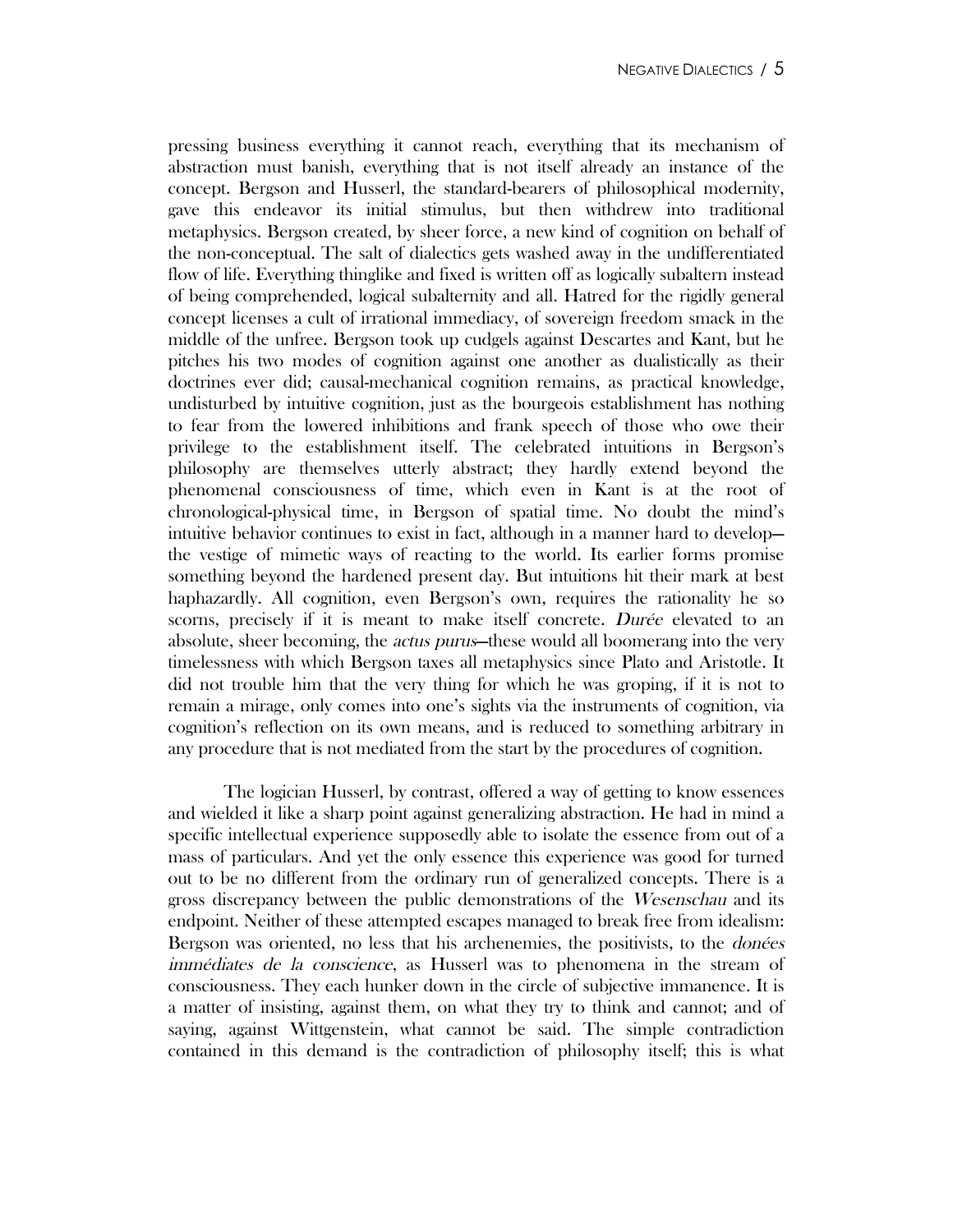qualifies philosophy as dialectics, well before it gets entangled in any of its particular contradictions. The task of philosophical self-reflection is to tease apart this paradox. Everything else is signification, back construction, pre-philosophical, now no less than in Hegel's day. That philosophy will pull it off after all; that the concept will transcend the concept, that it will get beyond all the preparations and blocked passages, and thereby succeed in reaching the concept-less—philosophy cannot do without this ever questionable confidence, which is thus part of the naïveté from which it suffers. Otherwise, all that's left for it, and all mind alongside it, is to capitulate. Not even the simplest operation could be thought, no truth would exist, everything would emphatically be nothing. But whatever one encounters by way of truth, via concepts but outside the circumference of their abstraction, can only appear on the scene of everything that concepts suppress, ignore, and discard. The utopia of cognition would be to use concepts to unlock the conceptless, without reducing the one to the other.

## The Antagonistic Whole

This notion of the dialectic makes one doubt whether it is even possible. To anticipate non-stop motion within contradictions seems, however modified, to proclaim the totality of the Mind, precisely the now abrogated identity thesis. It is said that the mind that reflects assiduously on the contradiction in some thing or item could hardly be anything but the totality, provided the latter is organized into the form of a contradiction. All truth, which in the idealist dialectic rushes past each and every particular, because particulars are one-sided and so false, would have to be the truth of the whole; if this truth were not rehearsed in advance, the dialectical steps would lack all thrust and direction. To this one must respond that the object of the mind's experience is the antagonistic system, which is antagonistic in some intrinsic and exceedingly real way, and not only when it is mediated by the knowing subject that rediscovers itself therein. The constitution of reality is itself coercive; idealism projected this coercion into the region of subject and Mind; the task now is to translate it back. What remains of idealism is the idea that the Mind's objective determinant, which is society, is as much the quintessence or comprehensive concept of all subjects as it is their negation. In society, they are made unrecognizable and powerless; hence society's desperate objectivity, hence its status as Concept, which idealism mistakes for the positive term. The system does not belong to the absolute Mind; it belongs to the entirely conditional Mind of those who command it without even knowing how much it is theirs. The subjective preformation of the material and social process of production, fundamentally different from its theoretical constitution, is its unresolved term, the thing that cannot be reconciled with subjects. Its own rationality, which, unconscious like the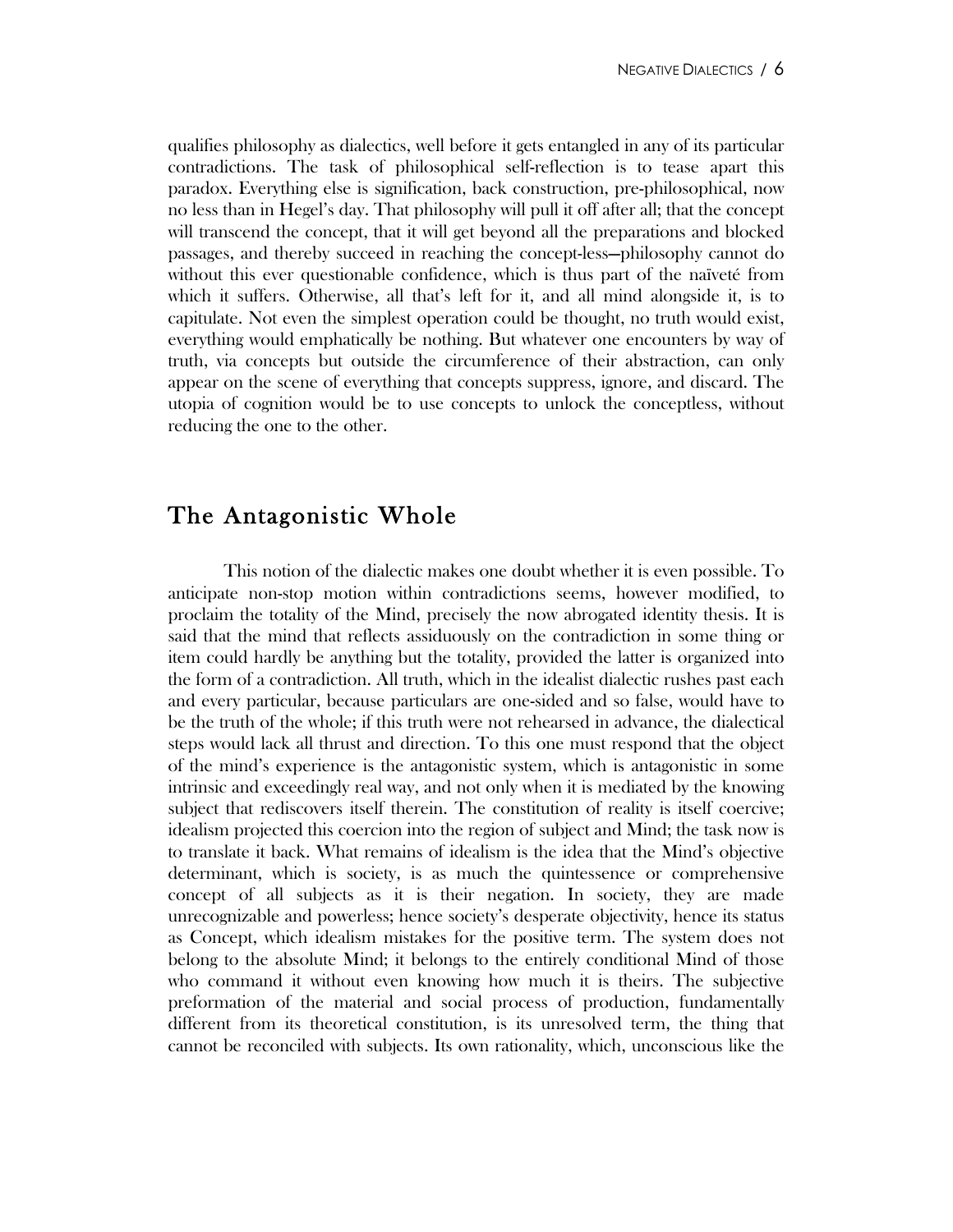transcendental subject, generates identity via exchange, cannot be made commensurate with the subjects that it reduces to a common denominator: the subject is enemy to the subject. The preceding version of universality is true and untrue at once: true, because it is the "ether" that Hegel calls Mind or Spirit; untrue, because its rationality is not rational; its universality is the product of a particular interest. This is where the philosophical critique of identity overtakes philosophy. And yet something that cannot be subsumed into identity—use value, the Marxists call it—is equally necessary if life is to go on at all, even under the relations of production now dominant; this is the ineffable quality of utopia. Utopia intervenes into what is being plotted to prevent it from coming to pass. In the face of utopia's concrete possibility, dialectics is the ontology of the wrong state of things. The right state of things would be set free from dialectics; neither system nor contradiction.

# The Demystification of the Concept

All philosophy, even Hegel's, is vulnerable to the general objection that it inevitably takes concepts as its material and so has prejudged any question in favor of idealism. No-one, not even an extreme empiricism, can drag the hard facts in by the hair and deliver them up like anatomical specimens or experiments in a physics lab; no-one can paste the individual things into a text, the way some kinds of painting entice us into thinking we might. But that argument, in its formal universality, takes a fetishistic view of the concept, much as the concept construes itself naively when on its home turf: as a self-sufficient totality over against which philosophy stands powerless. The truth is that all concepts, even philosophical ones, open up onto the non-conceptual, because they are themselves moments of reality, which requires their creation, mostly for purposes of mastering nature. However conceptual mediation appears to itself from the inside—the primacy it gives to its own sphere, without which, it is said, nothing can be known—this must not be confused with what such mediation is in itself. It gets this appearance of existing-in-itself from the movement that lifts it up out of reality, a reality into which it is all the same wedged. Philosophy has no choice but to operate with concepts: one can neither turn this into a virtue—the concept's primacy—nor, conversely, critique this virtue and so issue a summary verdict on all philosophy. The insight, however, that philosophy's conceptual character is, though inescapable, not absolute is communicated by the concept's very texture and complexion; it is not a dogmatic, let alone a naïvely realistic proposition. Concepts like that of "being" at the beginning of Hegel's *Logic* emphatically signify, in the first instance, the nonconceptual. In Emil Lask's words, they mean beyond themselves. Their meaning includes the idea that they cannot make due with their own conceptuality, even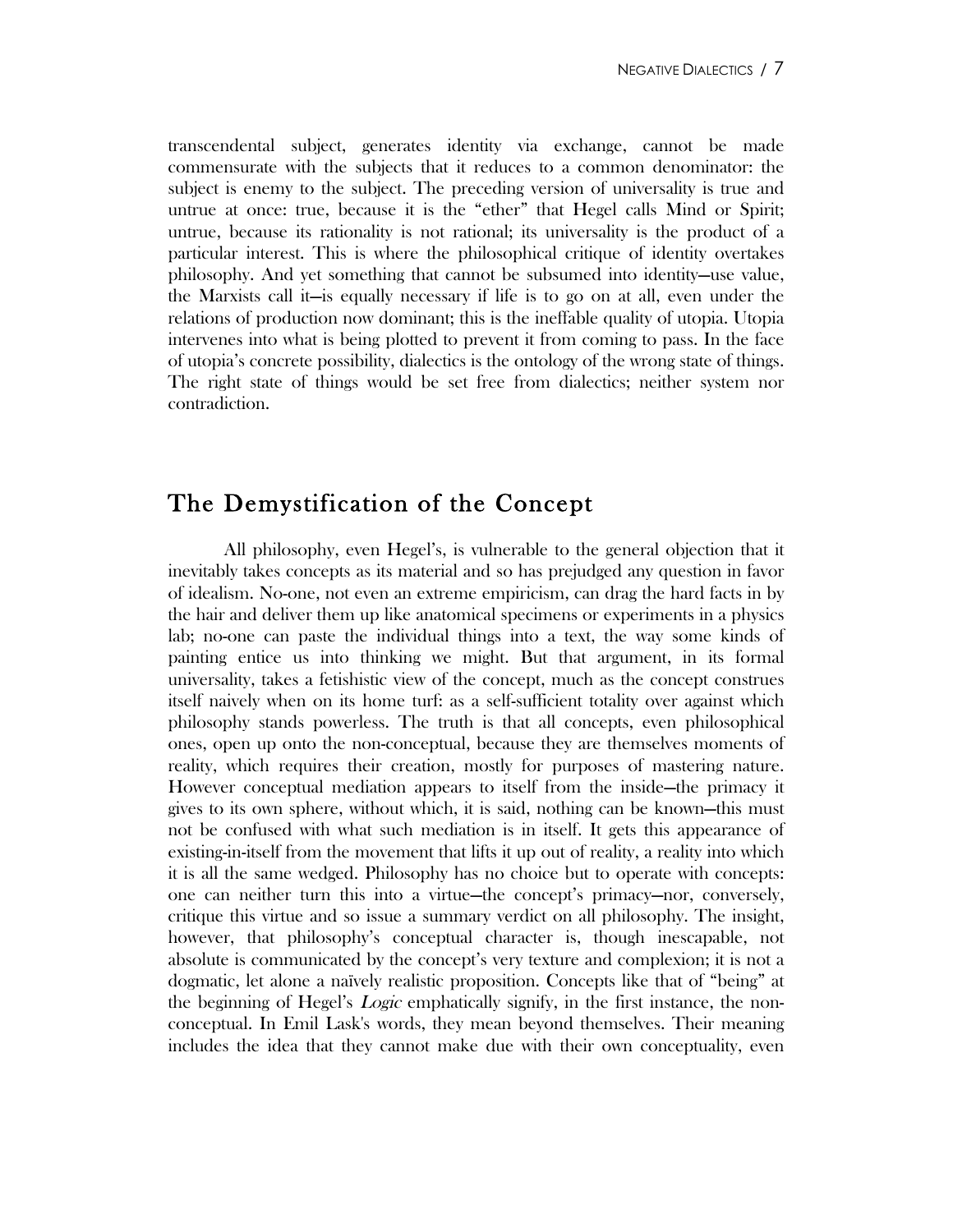though they enclose the non-conceptual, as their meaning, and so tend to assimilate it, thereby getting trapped in themselves. Their content is at once immanent, or mental, and ontic, or transcendent. They can break free of their fetishism if they become self-conscious about this. Philosophical reflection assures itself of the nonconceptual in the concept. If it did not, the concept would be, as Kant has it, empty, finally not even the concept of anything at all and so void. Philosophy pulls the blindfold from its eyes when it recognizes as much and puts paid to the autarky of the concept. The concept is concept even when if refers to being, but this cannot change the fact that it is woven into a non-conceptual whole; a concept once reified does nothing but seal itself off from that whole, though reification is of course what produces the concept as concept. The concept is a moment like any other in dialectical logic. There survives in the concept its mediation by the non-conceptual, by virtue of its strict and literal meaning, which for its part is the concept's foundation. The concept has two characteristics at once: to refer to the nonconceptual, just as every definition of concepts in traditional epistemology ends up requiring non-conceptual, deictic moments; and, contrariwise, as an abstract unit, to distance from the ontic the onta gathered under it. To change conceptuality's orientation, to turn it in the direction of the non-identical, is the hinge of negative dialectics. The non-conceptual helps constitute the concept; the identity compulsion that the concept carries with itself when undetained by such reflection should melt away in the face of this insight. The concept finds a way out of the appearance of self-identity as a unit of meaning when its takes stock of the meaning that is its own.

# "Infinity"

The demystification of the concept is philosophy's antidote. It prevents philosophy from running wild, from anointing itself the Absolute. The task is to refunctionalize one of the ideas that idealism has bequeathed to us, the idea that, more than any other, it ruined: the idea of the infinite. It is not up to philosophy, in the usual manner of science, to exhaust the phenomena, to reduce them to a bare minimum of propositions. On the contrary, philosophy wants literally to lose itself in everything that is heterogeneous to it, without bringing it back to ready-made categories. It would like to nestle in close to what it isn't, the way that phenomenology's program and Simmel's wanted, in vain, to do. Its aim is undiminished kenosis, self-emptying. The content of philosophy can only be grasped when the latter does not impose itself. One will have to surrender the illusion that philosophy can capture the essence of something in the finitude of philosophical determinations. Perhaps the reason that the idealist philosophers bandied about the word "infinite" with such fatal ease was that they wanted to allay their nagging doubts about the stinting finitude of their conceptual apparatus, even,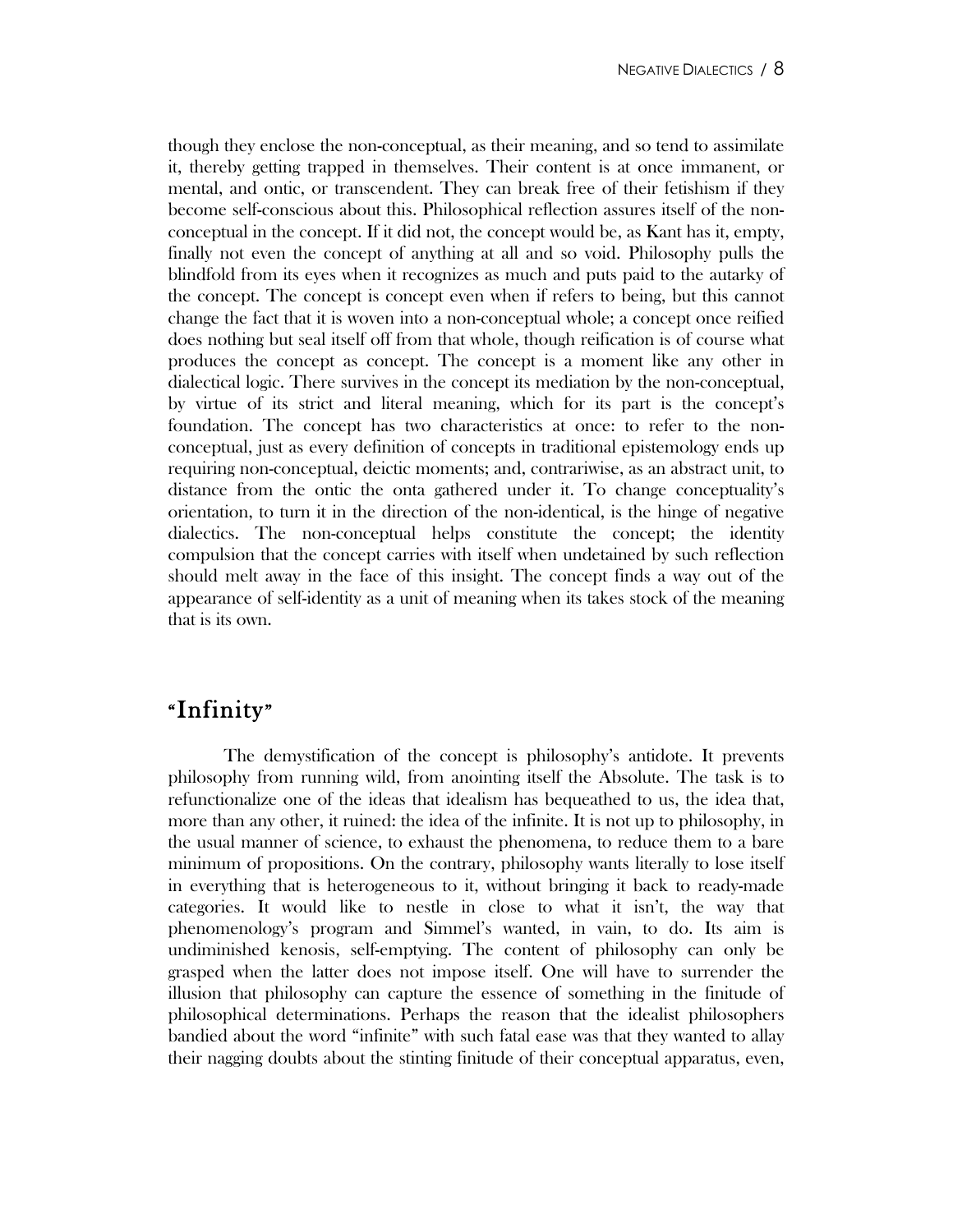despite his best intentions, of Hegel's. Traditional philosophy believes it can possess its object in infinite form, and that very belief renders philosophy finite, final. A transformed philosophy would have to do away with that claim, would have to stop trying to convince itself and others that infinity was at its command. Instead, philosophy would, unstrictly speaking, itself become infinite once it refrained from fixing itself in a corpus of countable theorems. It would find its content in the multiplicity of objects: a multiplicity not yet manhandled by some formula or model; objects that force themselves upon philosophy or that philosophy goes looking for. It would really and truly surrender itself to them, would not use them as a mirror in which to discern only its own features, mistaking its reflection for concretion. It would be nothing other than full and unreduced experience in the medium of conceptual reflection; even the "science of the experience of consciousness" reduced the contents of such experience to mere examples of its categories. What prompts philosophy to chance this straining towards its own infinity is the unconfirmed expectation that every individuum and particular that it deciphers will, like Leibniz's monads, represent in itself the totality that is, as totality, always giving philosophy the slip; under a pre-established disharmony, of course, and not a harmony. The meta-critical turn against prima philosophia is a turn, as well, against the finitude of a philosophy that blusters on about infinity but never heeds it. Knowledge does not fully possess any of its objects. It should stop cooking up phantom totalities. In this sense, the philosophical interpretation of an artwork cannot set out to manufacture the identity of artwork and concept, using the concept to sap the artwork dry; it is via interpretation, however, that the work will unfold in its truth. The foreseeable opposite of this procedure—call it the orderly progression of abstraction; call it the application of concepts to the objects aggregated under and defined by them—might be useful as technology in the broadest sense of the term. But philosophy that doesn't tow the line couldn't care less about any of that. It can always go astray, which is the only reason it stands to gain anything. Skepticism and pragmatism, right down to Dewey's utterly humane version of the latter, have admitted as much; the task, however, would be to serve as catalyst for something that is emphatically and urgently philosophy, and not to swear off philosophy in advance in favor of practical tests on thought. Against the tyranny of method, philosophy harbors, as a corrective, the moment of play, which a long history of philosophy-made-scientific has tried to purge. This was a sensitive point even for Hegel, who decries "types and distinctions that are determined by external accident and by play and not by reason." The un-naïve thought knows that it is nowhere near the objects of thought, and yet must always talk as though it had full possession of them. This makes thought seem like tomfoolery. It is all the more important that thought not deny having foolish features, since foolery is its only hope of ever reaching those denied objects. Philosophy is the most serious of all endeavors, but it isn't really all that serious. Anything that is geared towards something that a priori it is not and over which it has no documented authority belongs, by its very concept, to a wild and exuberant realm of just the kind that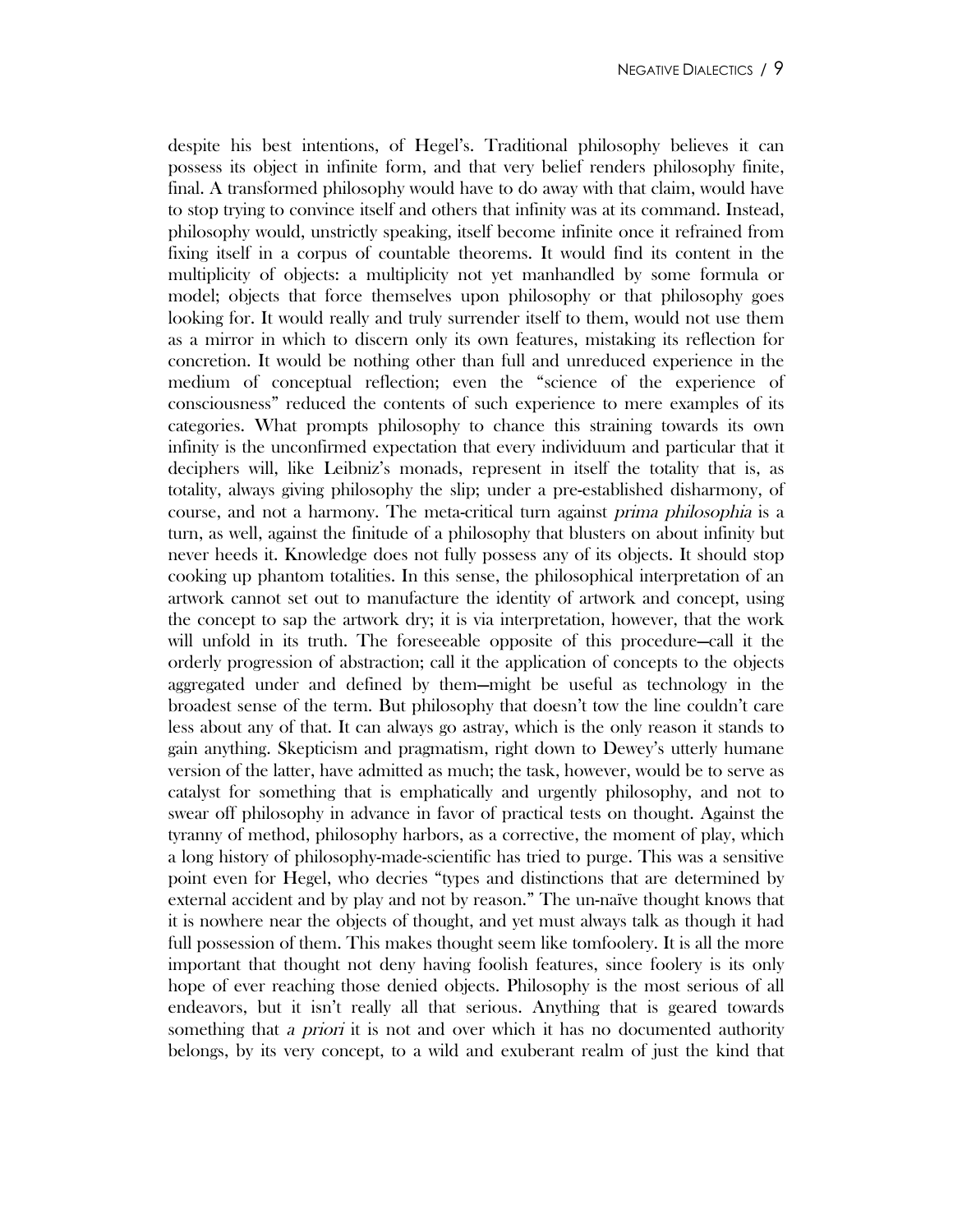conceptuality outlaws. This is the only way that the concept can champion the cause of the very thing it has dislodged, which is mimesis—by giving itself over, in part, to mimesis, without losing itself in it. The aesthetic moment is to that extent not accidental to philosophy, though for reasons completely unlike the one that Schelling gives. And yet philosophy's task is, all the same, to sublate that moment into wholly binding insights about what is real. That and play are its two poles. Philosophy's affinity for art does not license the one to borrow from the other, least of all in the form of intuitions, which are what barbarians take to be the prerogative of art. Intuitions almost never come in isolation, like bolts from the blue, not even to the working artist. They are always intertwined with a given creation's formal laws; if you tried to extract them as though with a knife, they would melt away. Nowhere in thought is there a spring whose freshness would spare thought from having to think. There is no form of knowledge just waiting to be used that is completely distinct from its user; it is this latter that intuitionism is trying to escape, in panic and to no avail. A philosophy that tried to mimic art, that wished it could mutate spontaneously into art, would cancel itself out. It would postulate the identity claim, convinced that it can entirely absorb its object, thereby granting a primacy to its own procedures, to which a priori everything heterogeneous would, as material, have to conform, when in fact that relationship to the heterogeneous is philosophy's very theme or topic. Art and philosophy find their common term not in a shared form or figurative process, but in a mode of conduct that forbids pseudomorphosis. They each stay true to their contents by means of an opposition or antithesis: art, by remaining aloof from its own meanings; philosophy, by not clinging to immediacy. The philosophical concept never abandons the longing that, in its conceptless form, animates art; this desire can only be fulfilled if it flees the latter's sham immediacy. The concept, which is at once the organon of thought and the wall that separates thought from what it has to think, negates this longing. Philosophy can neither avoid this negation nor yield to it. It must make the constant effort to get past the concept by means of the concept.

#### The Speculative Moment

Even having rejected idealism, philosophy cannot dispense with speculation, which idealism taught us to cherish and which it has since brought into disrepute, though of course philosophy needs speculation in a sense broader than Hegel, all too positively, meant it. It is not hard for positivists to point out all the ways in which Marxist materialism is speculative; it takes as its starting point objective and essential laws, not raw data or basic statements. Over the last few years, if you have wanted someone to know you're not a pinko, it has been easier to call Marx "metaphysical" than to call him "subversive." But solid ground becomes a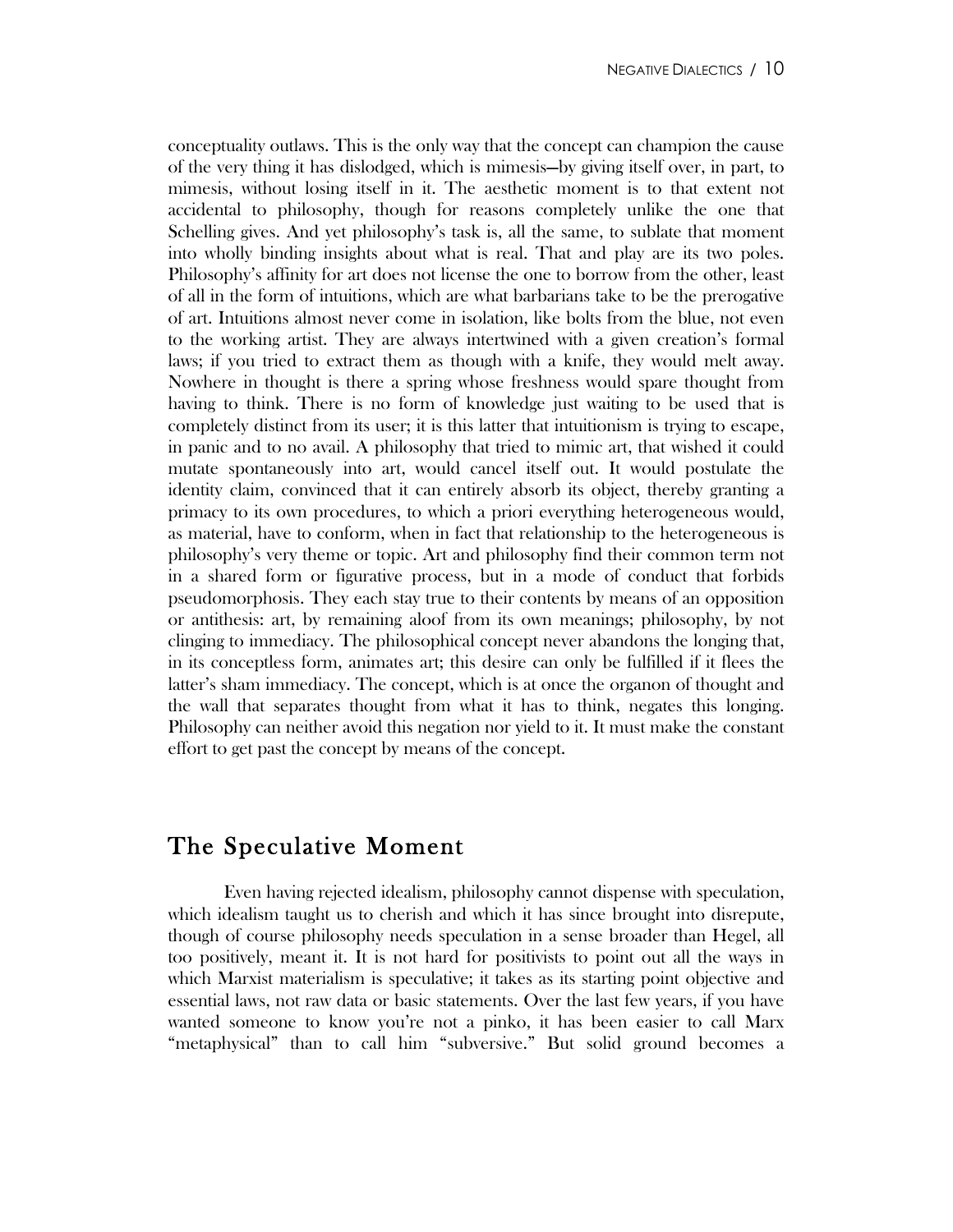phantasm at the point where truth claims instruct us to rise above it. Philosophy is not to be fobbed off with theorems that try to talk it out of its essential interest instead of satisfying that interest, if only with a "no." From the nineteenth century on, the counter-movements against Kant have all felt this way, though these, it's true, were invariably compromised by obscurantism. But philosophical resistance must be allowed to develop. Music, too, indeed art of any kind, discovers that the impulse animating its opening bars will be satisfied only via a certain articulated progression and so not all at once. In this sense, music, at once both appearance and totality, performs critique upon appearance by way of totality—critique, that is, upon the presence of its content in the here and now. Mediation of this kind befits philosophy no less than music. If it takes it upon itself to make rash pronouncements, it opens itself up to Hegel's verdict on empty profundity. A person who utters profundities does not thereby become profound, any more than a novel becomes metaphysical by reporting on the metaphysical views of its characters. To demand of philosophy that it show an interest in the question of Being or the other central themes of western metaphysics amounts to a pious and primitive belief in matter and motifs. It cannot evade the dignity of these themes, but a person cannot sound off on the big issues and expect this to count as philosophy. Philosophy is so scared of the worn grooves of reflection that its emphatic interest seeks refuge in ephemeral objects, the ones that haven't yet been overdetermined by intentions. The traditional philosophical problematic needs to be negated, definitely and determinately, though this negation will of course be chained to that problematic's own questions. A world that has objectively gathered itself up into a totality will not set consciousness free. It relentlessly pins consciousness to the very place it was trying to get away from. Thought, on the other hand, that sets out on its merry way, mindless of the historical shape of its problems, falls prey to those problems with renewed force. Philosophy is able to partake of the idea of profundity only by means of its pneuma, its thinking breath. The model for this, in the modern era, is the Kantian deduction of pure reason, whose author apologized, in a fit of inscrutable irony, for its being "pitched rather deep." Even profundity, as Hegel well knew, is a moment in the dialectic, and not an isolated quality. There is a vile German tradition that considers thoughts deep only once they've taken the oath of theodicy and so promised to justify evil and death. A theological endpoint is foisted, in secret, upon thought, as though its dignity were decided by its results, the ratification of transcendence or the immersion into interiority, mere being-for-itself; as though withdrawing from the world were the same, presto, as having insight into its principle and ground. Resistance would be the true measure of profundity, compared to the phantasms of the profound that, throughout the history of thought, have always looked kindly on the very status quo they condemn for being insufficiently deep. The power of the status quo has erected the walls against which consciousness bangs its head. It has no choice but smash through them. That alone would wrest away from ideology the notion of profundity. It is in resistance of this kind that the speculative moment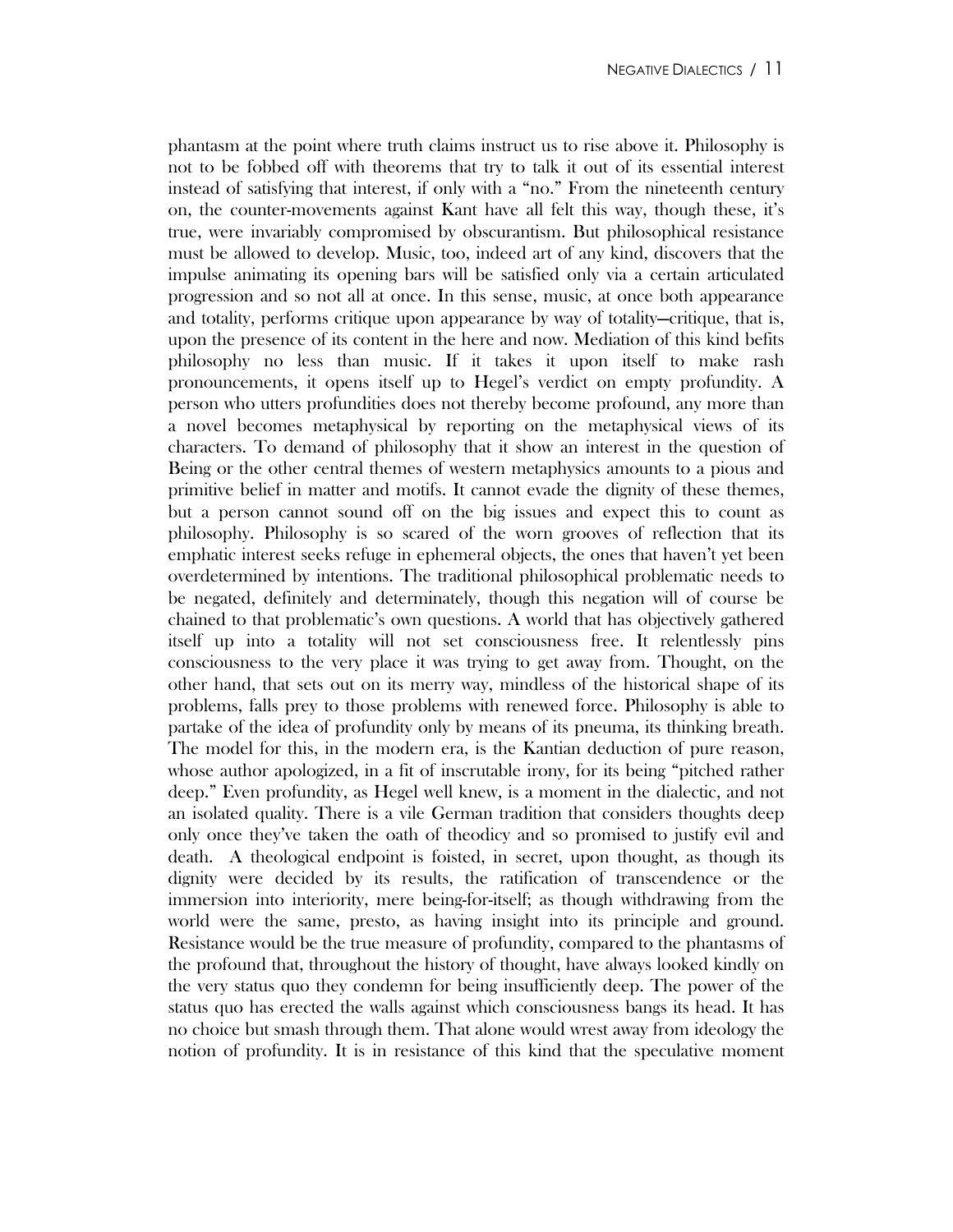survives; whatever refuses to let the given facts dictate the law transcends those facts from a position of intimacy with the world's objects, and it does so by refusing transcendence in its sacrosanct versions. A thought is sometimes beyond the thing that it binds itself to in the course of resisting it, and that is its freedom. Freedom follows on from the subject's need to express itself. The need to let suffering speak is a condition of all truth. For suffering is objectivity impinging upon the subject. What the subject experiences as its most subjective thing, its self-expression, is mediated by objects.

## Representation

This might help explain why philosophy has to care about how it is presented, why the style and form of philosophy are immanent in its idea and not external terms. Its intrinsic expressiveness, unconceptual and mimetic, can only be made objective if represented, which is to say, by language. Philosophy's version of freedom is nothing other than the capacity to give voice to its unfreedom. If its expressiveness sets itself up as something more than that, it will degenerate into just another worldview; but if philosophy relinquishes its expressiveness and the onus of presenting itself, it becomes indistinguishable from science. Expression and rigor are not, for philosophy, possibilities between which one must choose. They require one another; the one cannot exist without the other. As expression struggles with thought and thought struggles with it, thought relieves expression of its contingency. Thought never cinches anything until it has been expressed, until it has been represented in language; laxly spoken is poorly thought. It is the act of expression that commands rigor from what is being expressed. Expression is not an end in itself, at the expense of what it expresses; rather, it spirits the latter away from its monstrous thingliness, which is itself the object of philosophical critique. Speculative philosophy with no idealist undercarriage requires a loyalty to rigor in order to override rigor's authoritarian claim to power. Walter Benjamin's original Arcades Project combined, in a way never since matched, speculative capacity with a micro-proximity to its material contents; in a letter, he himself rendered a verdict on the earliest, intrinsically metaphysical stratum of that work, saying it was "impermissibly 'poetic'" and would have to be brought in line. This declaration of surrender designates both the difficulty of a philosophy that does not want to wander off course and the point on which the concept of philosophy will need to be pushed further. It was no doubt his blind acceptance of dialectical materialism—as, if you like, a worldview—that prompted this surrender. But the fact that Benjamin never got around to writing out his Arcades theory in finished form should serve as a warning: that philosophy becomes something more than a business only when, in response to the traditional way that thought cheats its way to absolute certainty, it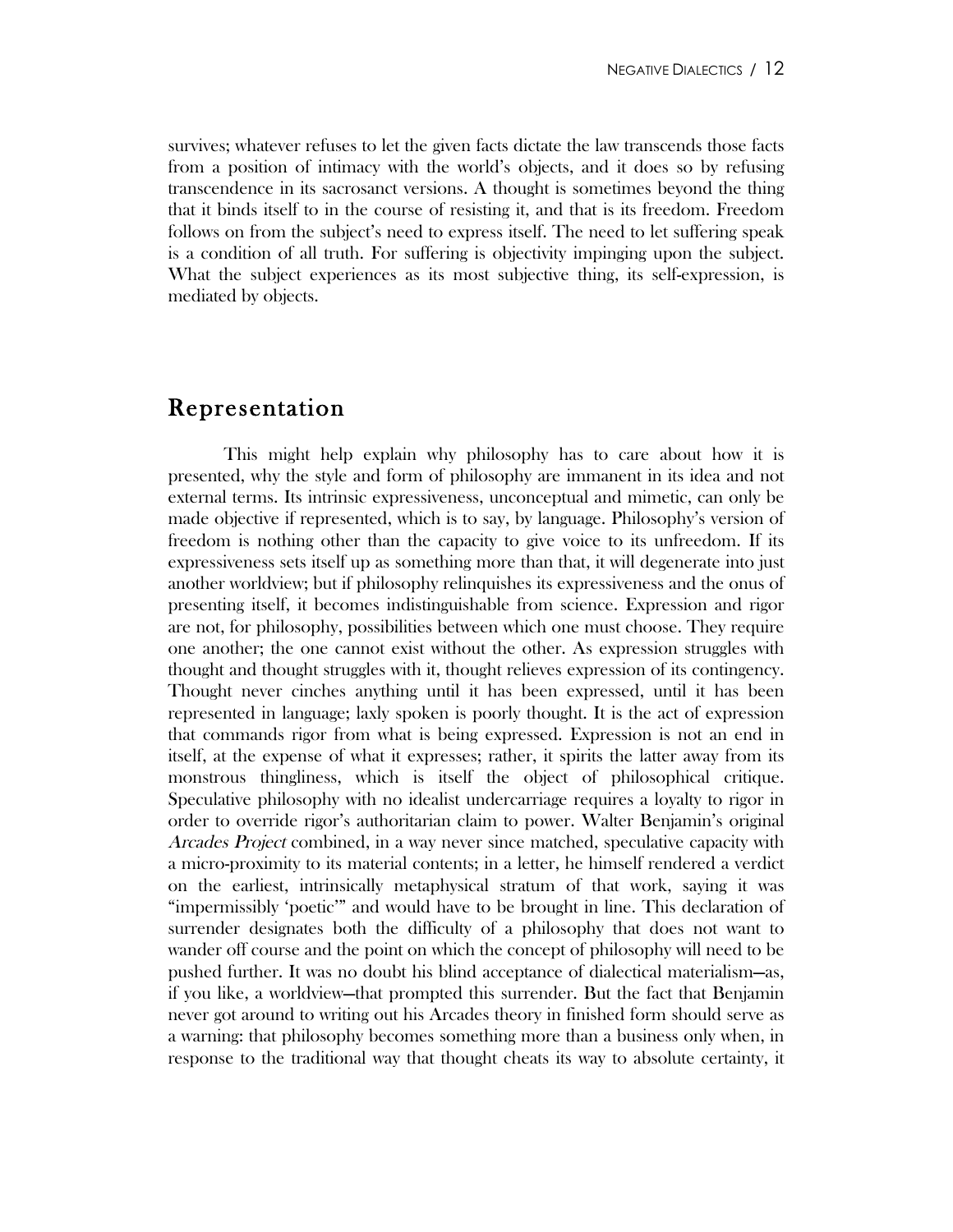lays itself open to complete and irreversible failure. Benjamin's defeatism in the face of his own ideas was conditioned by a remnant of un-dialectical positivity that he brought with him, unchanged at the level of form, from his theological phase into his materialistic one. It is compared with this that Hegel's identifying thought as negativity—a negativity that safeguards philosophy against scientific positivity or against amateurish contingency—finds its roots in lived experience. Thought is, in itself and when presented with any particular content, negation; it resists whatever has been forced upon it. Thought has inherited this feature from the relationship of work to its material, which is its archetype. If ideology is, now more than ever, trying to whip thought up into a riot of positivity, then all this does is register cunningly that this is precisely contrary to thought and that it takes a friendly peptalk from the authorities in order to habituate it thereunto. The effort that is implicit in the very concept of thought, as sworn enemy to passive sense-perception, is already negative, a rebellion against the unreasonable demand, made by all immediacy, that thought should bow to it. Judgments and conclusions, the thoughtforms that even the critique of thought cannot dispense with, contain within themselves the seeds of critique. The certainty they evince is also the exclusion of anything that does not come within their compass, and the truth that they mean to organize denies, albeit on questionable authority, anything they haven't themselves already stamped. The judgment that something is such and such a way potentially staves off the possibility that the relation of its subject to its predicate could be expressed as anything but a judgment. The thought-forms want to go beyond the merely present, the "given." The sharp end that thought points against its materials isn't just the domination, in spiritual form, of nature. Thought might commit violence against the objects drawn up into its syntheses, but at the same time it is harkening to a potential that lies waiting in these objects, its counterparts, and it is obeying, unconsciously, the idea that it should make amends to the world's scraps and fragments for what it itself has wrought; philosophy becomes conscious of this unconscious program. Implacable thought is joined to the hope of reconciliation, because the resistance of thought to the merely existing, the imperious freedom of the subject, also intends those features of the object that were lost when it was made into an object, which is to say a specimen.

#### With regard to system

Traditional speculation devised the synthesis of the world's manifold, which, on strict Kantian grounds, it imagines as chaotic; when all is said and done, it aspired to pull its every content from out its own insides. Compared to this, the proper telos of philosophy—objects open and naked—is every bit as anti-systematic as philosophy's freedom in interpreting the phenomena with which it carries on an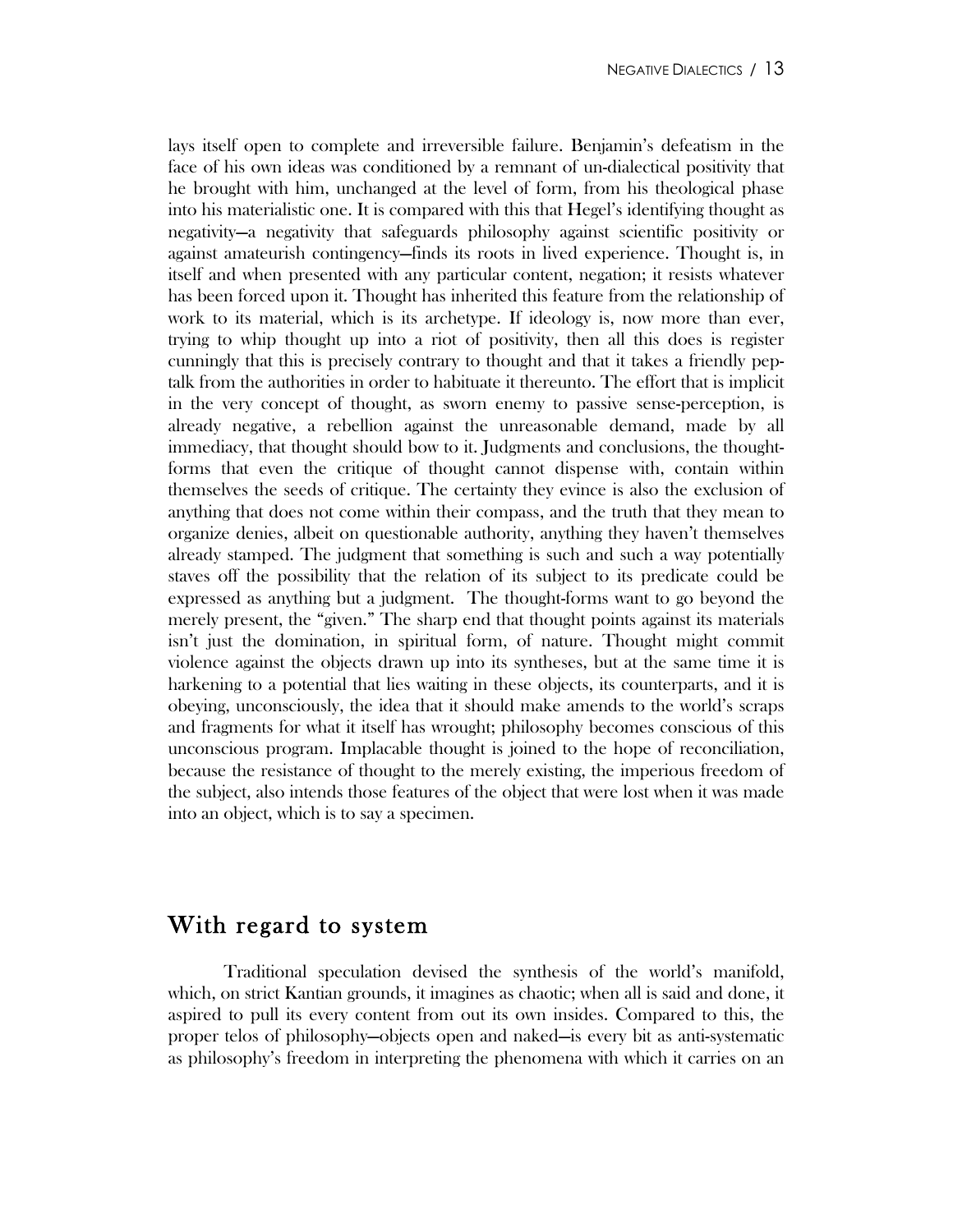unarmed rivalry. But philosophy must remain mindful of system to the extent that whatever is heterogeneous to it confronts it as system. System is where the administered world is heading. It is negative objectivity and not the positive subject. At a moment in history when any system that means to be substantive gets banished to the ominous realm of thought-poetry, so that all that remains of system is the pallid outline of its classificatory schemes, it becomes hard to call vividly to mind what it was that drove the philosophical spirit towards system in the first place. Anyone reflecting on the history of philosophy should not let their own virtuous partisanship prevent them from recognizing how superior the various systems were, rationalist or idealist, preferable to all their competitors for more than two hundred years; compared to system, these others seem inconsequential. Systems get it done; they interpret the world. All those others ever do is declare that you can't do that; they give up; they refuse and then they fail. If these ended up possessing a bigger portion of truth after all, then that merely demonstrates the impermanence of philosophy. It would fall to philosophy, at any rate, to wrest this truth from its subordinate position and to duke it out against the philosophies that call themselves higher, and not just because they're snooty, especially since, even today, some people consider it a blot against materialism that it was invented in Abdera. After Nietzsche's critique, system retained as its sole remaining feature a small-minded pedantry that tried to compensate for its political powerlessness by constructing, through concepts, an as it were administrative right to dispose over all beings. But the requirement of any system—not to make do with the membra disjecta or scattered pieces of knowledge, but rather to attain the absolute, whose claim is always asserted, involuntarily, in the binding quality of any particular judgment—this requirement was, at times, more than an act of pseudo-morphosis, shoehorning the mind into geometry or the scientific method, so successful as to be unopposable. In the history of philosophy, systems once had a compensatory purpose, especially in the seventeenth century. The same ratio that, in unison with the interests of the bourgeois class, smashed the feudal order and the scholastic ontology that was this order's intellectual reflection—this same ratio immediately, when faced with the rubble of its own making, developed a fear of chaos. It still quakes in the face of whatever it is that persists menacingly as the underside of its own dominion, growing stronger in proportion to reason's own power and violence. That fear shaped, at its very origins, a mode of acting that has been constitutive of bourgeois thought as a whole: Each step towards emancipation has to be neutralized, posthaste, by a strengthening of order. In the shadow of its own incomplete emancipation, bourgeois consciousness lives in constant fear that it will be sent packing by a more advanced alternative; it senses that, because its freedom is not complete, it begets only freedom's travesty; hence the expansion, at the level of theory, of its autonomy into a system, which ends up resembling bourgeois society's coercive mechanisms all over again. Bourgeois reason endeavored to produce from out of its own inner workings the order that it had already negated in the outside world. But this order is, because produced, no order at all—and so insatiable. It, the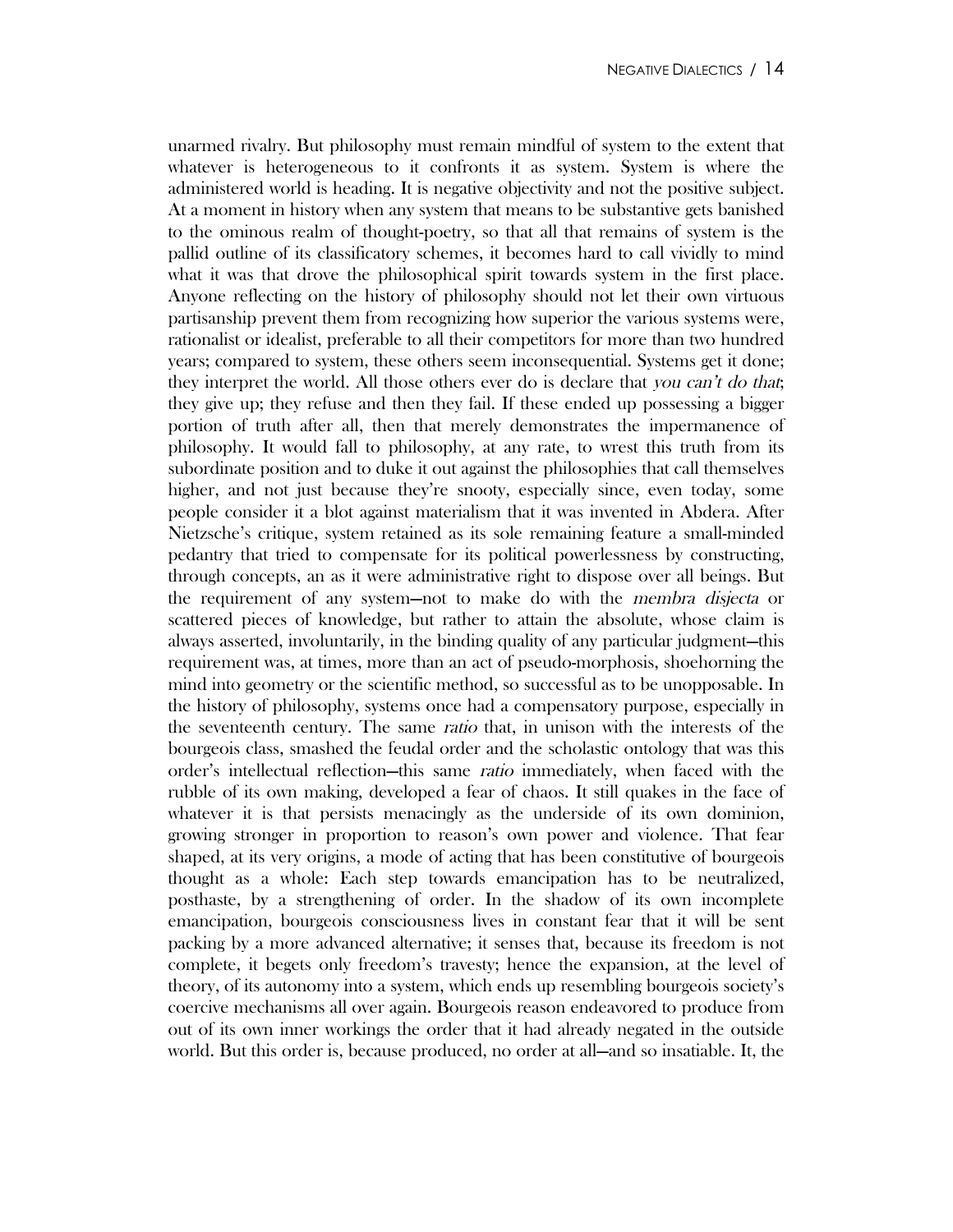offspring of reason and humbug, is what one calls system: something posited playing the part of being-in-itself. Philosophical system had to locate its origins in the wrong place, in formal thought, thought at a remove from its own contents; that's the only way it could exercise command over its materials. From the very beginning, philosophical system yielded antinomies. The approach undertaken by system was interwoven with its own impossibility; this latter condemned modern systems to a history in which each would be annihilated by its successor. The *ratio*, which, in order to prevail as system, wiped out virtually all of the qualitative determinations to which it referred, ended up in a position of irreconcilable contradiction to the object-world, against which it committed violence by purporting to comprehend it. The more completely *ratio* subordinated the object-world to its axioms, and ultimately to the axiom of identity, the further it drifted from objects. The pedantries of all systems, right up to the architectonic intricacies of Kant's—and not excepting Hegel's, its program notwithstanding—are marks of a failure determined a priori, one that is recorded, with incomparable honesty, by the breaks in the Kantian system; as early as Molière, pedantry had become, catechism-like, a chapter in the ontology of the bourgeois spirit. Whatever it is in the material one is trying to comprehend that shrinks back from identity with the concept forces the concept to put on some kind of over-the-top show, just so that no doubts arise about the ironclad gaplessness, the closed unity, the painstaking exactitude of the mind's intellectual products. Grand philosophy was always accompanied by a paranoid zeal not to tolerate anything but itself, and to persecute this other thing with all the guile and art of its reason, while that thing backed away, further and further, from its persecution. The smallest remnant of non-identity would be enough to countermand identity, which, according to its concept, is total or not at all. The excrescences of system, the Cartesian pineal gland or the axioms and definitions of Spinoza, into which all of rationalism has been pumped in advance so that it can then be deductively extracted—these excrescences proclaim, via their untruth, the untruth of systems themselves—their madness.

# Idealism as rage

Philosophical system, in which the sovereign mind entertains delusions of its majesty, has its earliest history in the pre-intellectual realm, that is, in the animal life of the species. Beasts of prey are hungry; pouncing on a victim is hard, often dangerous. If the animal is to risk it, it will require not just the standard impulses, but an auxiliary set, as well. These fuse together with the un-pleasure of hunger to become a kind of rage against the victim, the expression of which, in turn—and expediently enough—terrifies that victim and stuns it. Along the pathway to humanity, this gets rationalized by means of a projection. The rational animal who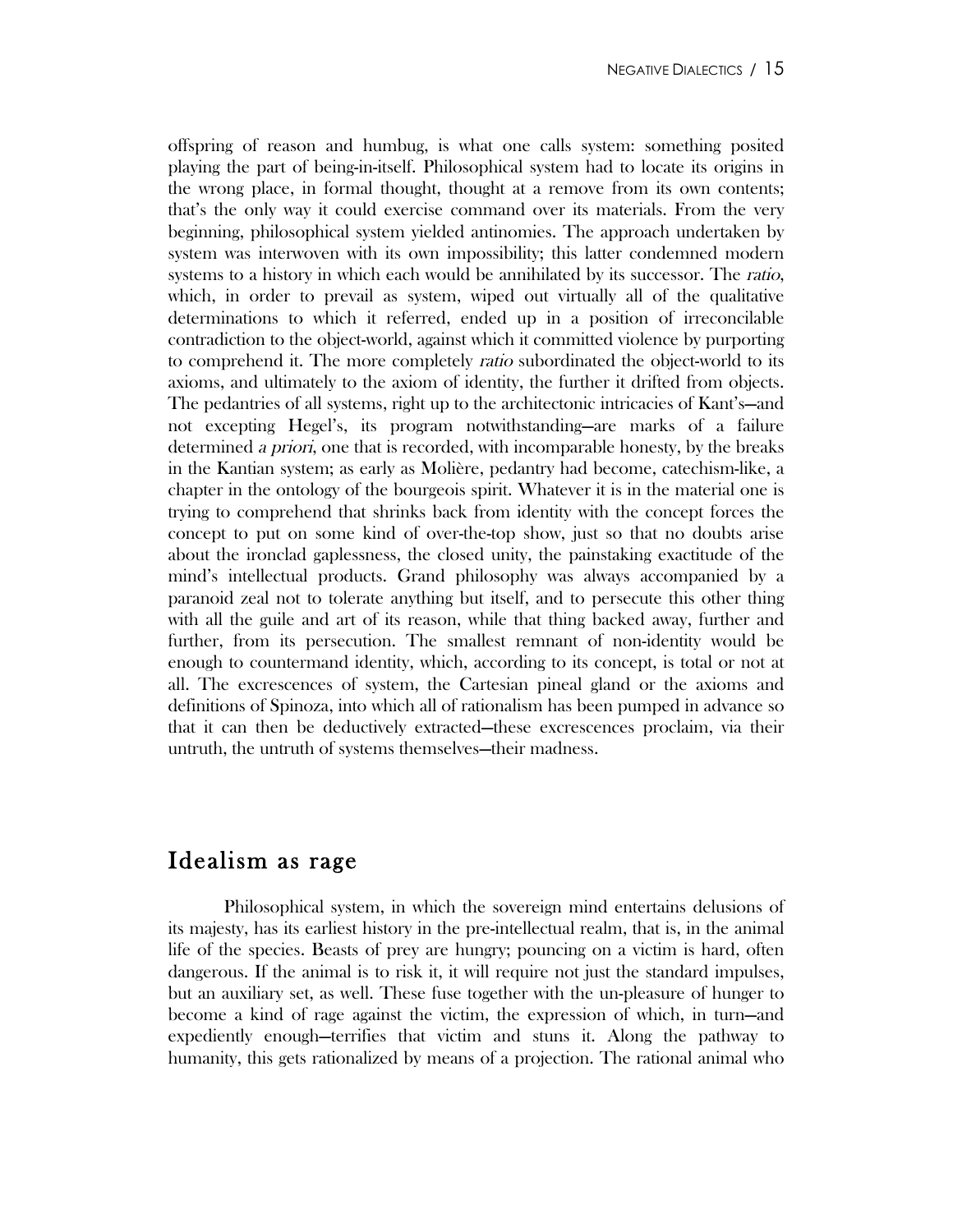develops an appetite for his opponent has to, as happy owner of a super-ego, come up with a reason for attacking. The more completely his actions accord with the law of self-preservation, the less he is able to concede, to himself or others, its primacy; otherwise, the status of what in modern German is called the zoon politikon, achieved after so much effort, would come to seem implausible. Any creature marked out for eating had better be evil. This anthropological scheme has been sublimated all the way into epistemology. Idealism—and Fichte most emphatically is governed unknowingly by an ideology which says that the not-I, *l'autrui*, anything, finally, that reminds one of nature, is worth almost nothing, so that the unity of the self-sustaining thought can devour it in good conscience. This vindicates the principle of thought and, equally, whets its appetite. Philosophical system is the belly turned mind, just as rage is the defining mark of idealism in all its forms; it disfigures even Kant's humanity, confutes the nimbus of elevation and nobility with which Kant's thinking has a way of investing itself. The view of the man in the center of the world is akin to contempt for humanity: to leave nothing uncontested or unchallenged. The sublime implacability of moral law was of the same cut as such rationalized rage against the non-identical, and even Hegel, liberally inclined, was no better, scolding, with the superiority of bad conscience, anything that rejects the speculative concept or hypostasis of the mind. What was so liberating about Nietzsche, who truly marked an about-face in the history of Western thought, a turn which later figures merely usurped, was that he spoke such mysteries out loud. The mind that breaks the spell of rationalization by dint of such stocktaking stops being the radical evil that, when rationalized, is the mind's goad and trigger.

The process, however, by which philosophical systems began, thanks to their own insufficiency, to decay serves as counterpoint to a second, social process. Bourgeois ratio, in the form of the exchange principle, took all the things that it wanted to make commensurable, to identify, and, with increasing though potentially murderous success, managed in reality to bring them into line with the philosophical systems; it left less and less outside. The very thing that condemned itself as vain at the level of theory found ironic confirmation at the level of practice. That's why everyone is talking about the crisis of the system, which is now an ideology in its own right, even the characters who, until recently and in allegiance to some already outdated ideal of system, couldn't get enough of themselves and their own booming, barrel-chested resentment at the rise of the philosophical aperçu. Reality is not to be construed any longer, because it could be construed all too thoroughly. Its irrationality, which intensifies under the pressure of a particular rationality—disintegration by way of integration—offers smokescreens enough. If one could see through society as a system closed and so unreconciled to its subjects, then it would become all too painful for those subjects, provided there are any left. Whatever it is the existentialists call *angst* is the claustrophobia of a society turned system. Its systematic character, which used to be a shibboleth of academic philosophy, is now studiously denied by that philosophy's adepts. In the process, they have managed to free themselves with impunity as speakers, licensed now to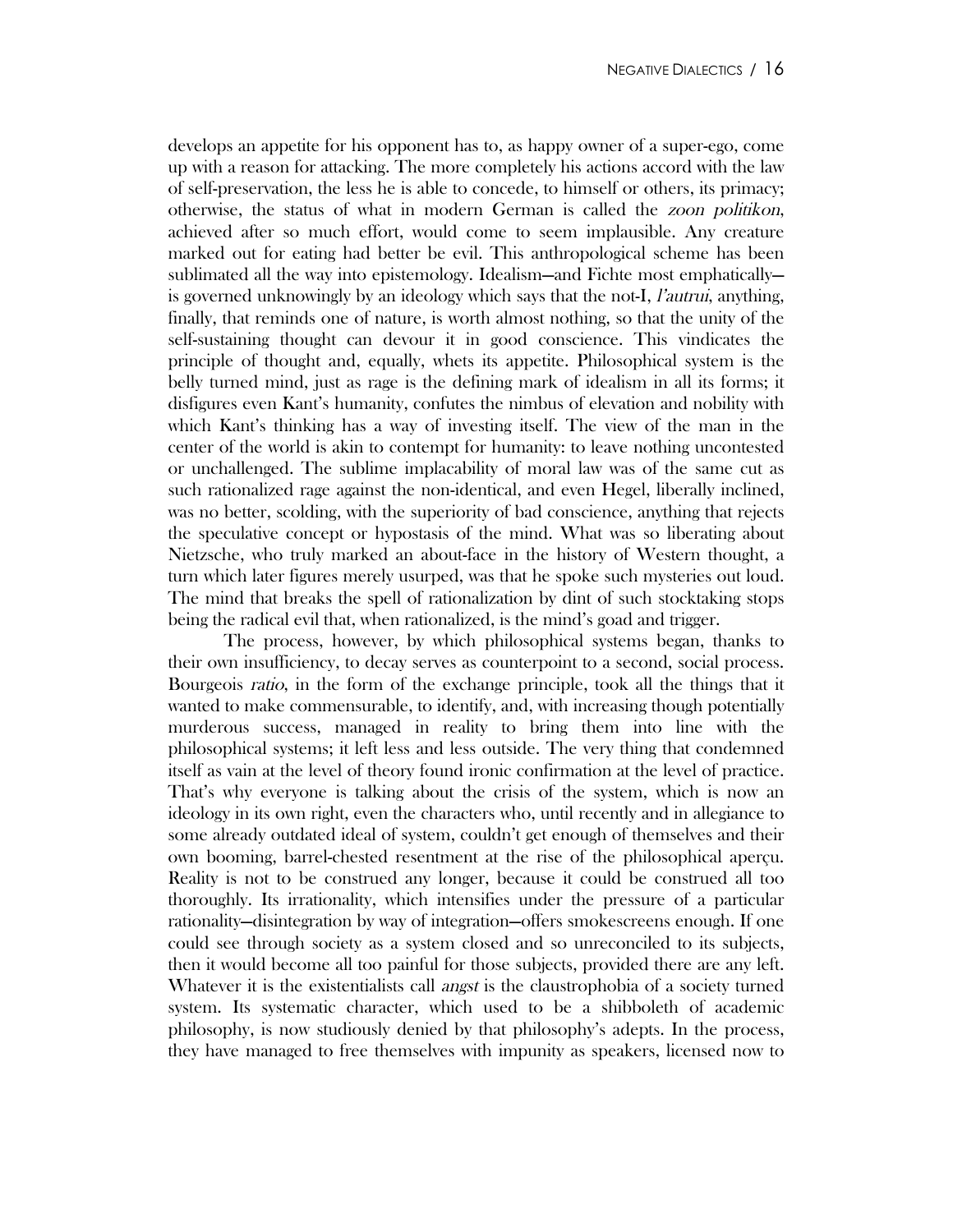play at primal and maybe even at unacademic thought. The critique of philosophical system has been abused, but is not thereby annulled. Any philosophy of urgency and emphasis—in contrast to skeptical philosophy, which disavowed emphasis of any kind—had in common the proposition that philosophy was possible only as a system. That idea crippled philosophy only slightly less than its empiricist tendencies did. Whatever it is that philosophy is called upon conclusively to judge—this just gets postulated before the philosophy in question even commences. System—the representational form of a totality that leaves nothing outside itself—makes thought, in the face of its every content, absolute and vaporizes content into thoughts: it becomes idealist before ever making the case for idealism.

## The twofold character of the system

But critique doesn't simply liquidate system. At the height of Enlightenment, d'Alembert distinguished, and with good reason, between esprit de système and esprit systématique, and the method employed in the Encyclopédie took this distinction into account. The *esprit systématique* requires something more than a "connection"—a trivial motif that is if anything more likely to crystallize among unconnected terms; the *esprit systématique* does something more than satisfy the desire of bureaucrats to stuff everything into its proper category. The form of system is adequate to the world, which, at the level of content, eludes the hegemony of thought; but unity and unanimity are, at the same time, the skewed projection of a pacified, no longer antagonistic condition onto the coordinates of lordly and oppressive thought. The two senses of philosophical system leave one no choice but to transpose the intellectual power that has been released from systems into the open determination of individual moments. Such a procedure wasn't entirely alien to Hegel's logic. The micro-analysis of individual categories, which appears at the same time as the objective self-reflection of those categories, should allow each concept to pass into its other, irrespective of some final category clapped on from above. For Hegel, the totality of this movement amounted to the system. Between the concept of system—as something hermetic and arresting—and the concept of dynamism—as something produced out of the subject in an act of pure self-sufficiency, a production that in turn constitutes all philosophical systematicity reign contradiction and affinity at once. Hegel only managed to balance out the tension between statics and dynamics by constructing a principle of identity—spirit or mind or Geist—understood simultaneously as a being-in-itself and as a pure becoming, thereby reviving the Aristotelian-scholastic actus purus. The absurdity of this construction, which syncopates upon the Archimedean point subjective creation and ontology, nominalism and realism, forestalls any resolution of that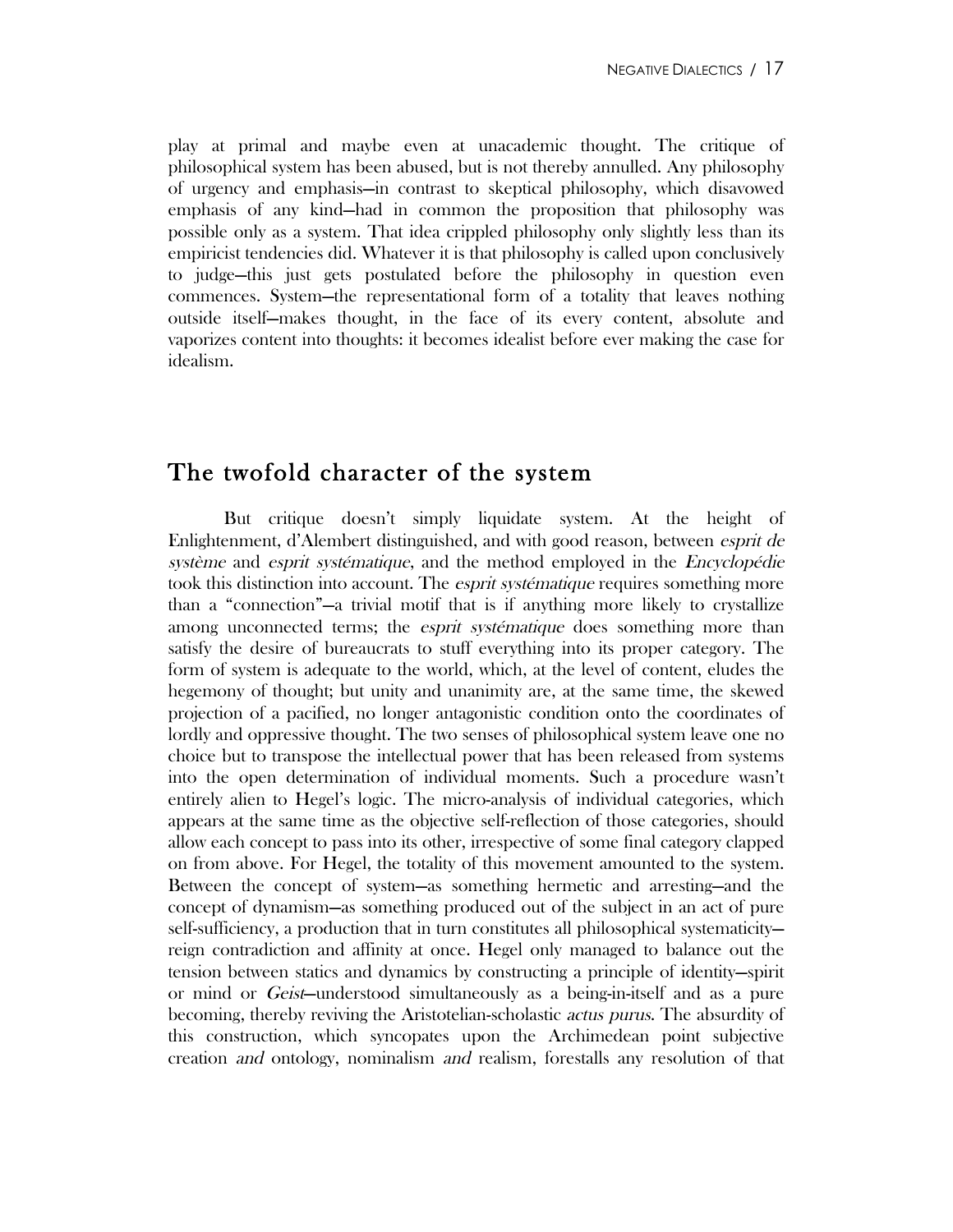tension, even in a manner immanent to the system. At the same time, a philosophical concept of system is head-and-shoulders above all merely scientific systematicity, which demands the ordered, well-organized presentation of thoughts, the careful and thorough laying out of the academic disciplines, without, however, insisting rigorously and from the object's perspective on the internal unity of its components. The postulates of scientific system may labor under the presupposition that all beings bear an identity with the principle of knowledge, but equally, that postulate of identity, once made to carry a certain weight, as in speculative idealism, reminds one, legitimately, of the affinity objects have for one another, an affinity prohibited by the requirements of scientific order and made to yield to the surrogate affinity of that order's schemes. Whatever it is that allows objects to commune, without their having to be the mere atoms that classificatory logic, scissors in hand, would have them be—this is the trace of the determinate qualities of objects in themselves, whose existence Kant denied and which Hegel, contra Kant, meant to restore by passing through the subject and out its other side. To comprehend the very thing, not to adapt it to one's understanding, not to offer it up to some system of reference—this is nothing more than to become aware of an individual moment as its hangs together immanently, as nexus or combination, with other individual moments. One can find anti-subjectivism of this kind stirring even under the crackling shell of absolute idealism, in its tendency to open up any new set of things by referring them back to how they came to be. The conception of system reminds one, in distorted form, of the coherence of the non-identical precisely that which deductive systems infringe upon. Critique of system and antisystematic thinking remain on the surface as long as they fail to release the power of coherence, the power that idealist systems have signed over to the transcendental subject.

# System, Antinomically

The system-generating principle of the ego—pure method, pre-sorted and prescribed for each and every content—was, from the beginning, ratio. There is nothing outside of it that could set it a few boundaries, not even the so-called order of the mind. If idealism, in all its various stages, certifies that its principle is positive infinity, then it makes a metaphysics out of the condition of thought, which is to say, out of its historical autonomization. It eliminates any heterogeneous beings. This defines the system as pure Becoming, as pure process, ultimately as the absolute act of production that Fichte—to this extent philosophy's authentic system builder declares thinking to be. Already in Kant, the only thing still holding back emancipated ratio, the progressus ad infinitum, was the at least formal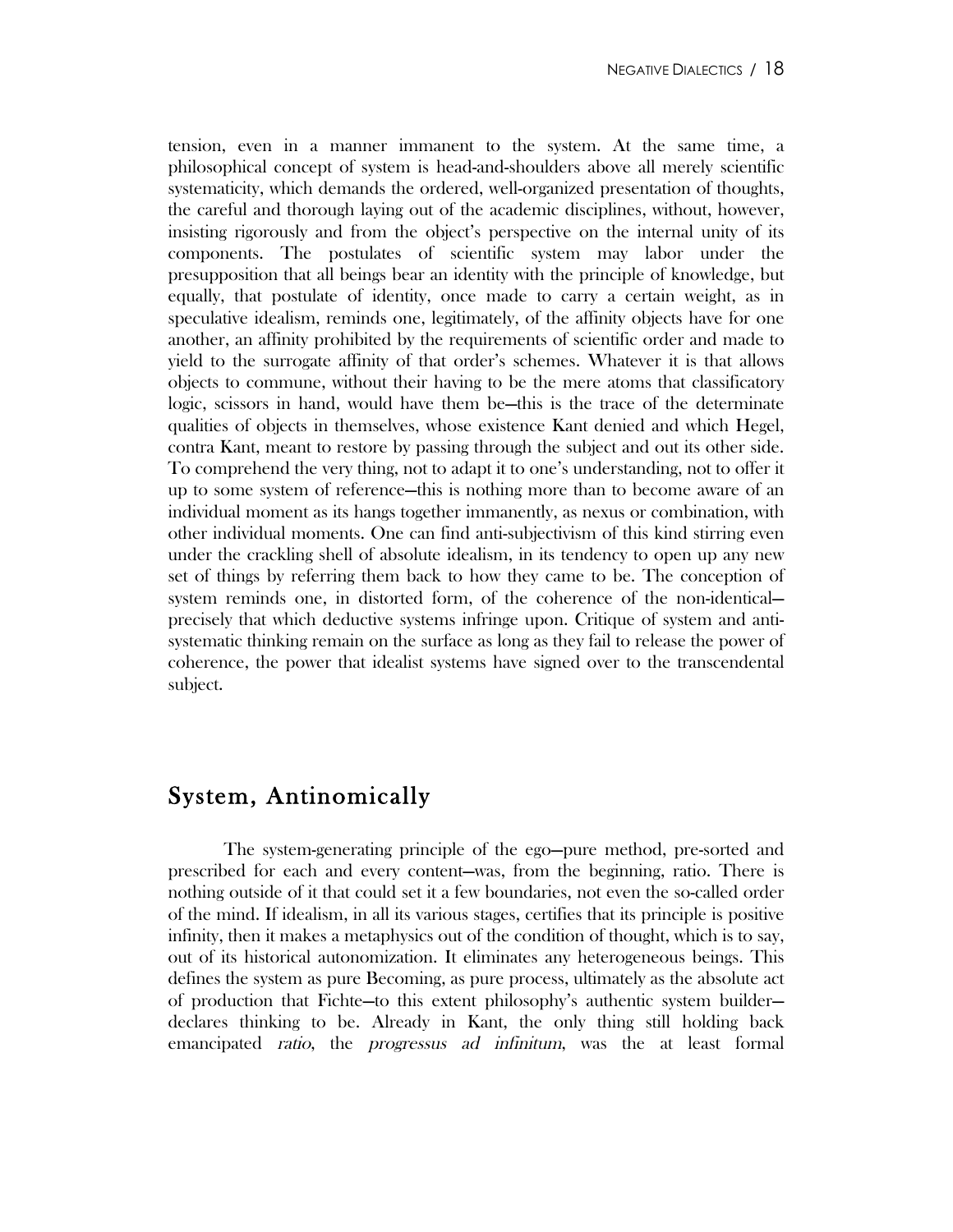acknowledgement of the non-identical. There is an antinomy of totality and infinity, for the restless *ad infinitum* blows open any system that has come to rest in itself, even though system owes its very existence to that same infinity; this antinomy is of an entirely idealist nature. It mimics one of the central antinomies of bourgeois society. If it wants to preserve itself, to stay the same—if it wants "to be"—it, too, must perpetually expand, press forward, push its boundaries further and further back, respect no-one, not stay the same. It has been demonstrated to bourgeois society that as soon as it reaches its ceiling, as soon as it no longer disposes over non-capitalist regions outside its borders, it will have no choice, following its own concept, but to nullify itself. This helps explain why antiquity, Aristotle notwithstanding, did not comply with the modern concept of dynamics, no more than it did the concept of system. Even Plato, whose dialogues have bequeathed the aporetic form to so many later thinkers, could be said only in retrospect to deal with dynamism and system. The reproach that Kant doled out to the ancients on this score concerns something more than logic; it is historical and in that sense utterly modern. On the other side of the equation, systematicity is so deeply ingrained into modern consciousness that the anti-systemic efforts undertaken by Husserl under the name of ontology, of which Heidegger's fundamental ontology was then the offshoot, inevitably regressed back into system, as the price of their formalization. Entangled with one another in this fashion, the static nature of the system is permanently in conflict with its dynamism. Should there actually exist a closed system, it would be, no matter how dynamically conceived, a positive infinity and thus finite, static. That system entertains such notions of itself—entertains what Hegel boasted of his own system—this stops system in its tracks. Crudely put, closed systems are exhausted, worn out. Scurrilities, like the one that critics are always attributing to Hegel—world history culminates in the Prussian state—aren't just ideologically motivated aberrations, nor are they irrelevant to considerations of totality. They are a necessary nonsense, and it is around them that the unity of system and dynamism, under pressure from the start, begins to disintegrate. Dynamism negates the concept of the boundary or border and makes sure, at the level of theory, that there is always something on the outside, some external term, and so displays a tendency to disavow the system that is its product. It would be instructive to look again at the history of modern philosophy and ask how it has come to grips with the antagonism, in this or that system, between statics and dynamics. Hegelian thought only looked like a system in process or a becoming; its every individual determination was implicitly planned out in advance. It was rigged and so condemned to untruth. Consciousness would have to, as it were, lose consciousness, to swoon and thereby plunge itself into the phenomena on which it takes a position. A dialectic of this sort would of course undergo a qualitative change. The unanimity of the system would go to pieces. The phenomenon would no longer be what it remains in Hegel, all his declarations to the contrary notwithstanding: the example of its concept. This procedure would make matters even harder for thought, harder than what Hegel names, because a thought for him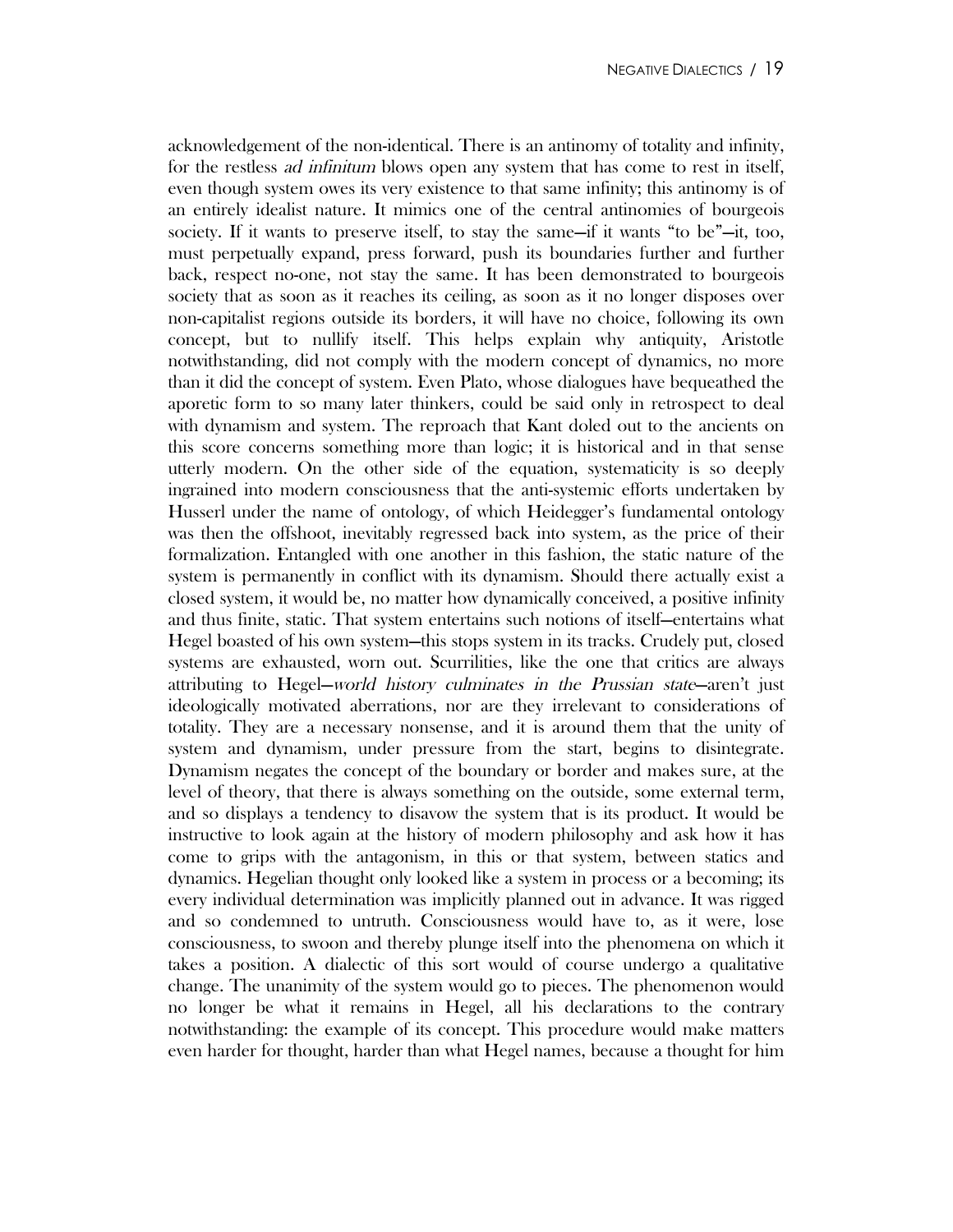only ever extracts from its objects something that is itself already thought. Despite the Hegelian program of Entäusserung or externalization, and as often as it seems to call for a counterpart or opposite number, thought still pleasures itself in itself, unwinds like thread off a spool. If it really were to externalize itself, if it were to relinquish itself to the thing, if it aimed at the latter and not at the latter's category, then under the lingering gaze of thought the object itself would begin to speak. Hegel wrote, in opposition to epistemology, that one only becomes a cobbler by cobbling, by implementing knowledge upon that which resists it, upon the atheoretical, as it were. He should be taken at his word; only this would give back to philosophy what Hegel called freedom towards the object, which philosophy forfeited, so transfixed has it been on the sense-making autonomy of the subject. But the speculative power to force open the indissoluble is the power of negation. In it alone does a certain streak of system live on. The categories of the critique of system are the very ones that comprehend the particular. Whatever it was about philosophical system that once legitimately exceeded the individuum has its proper place outside of system. The interpretive gaze that beholds in a phenomenon more than is there and only thereby beholds what is there—this is metaphysics made secular. Only a philosophy recast in the form of fragments could bring the monad, this illusory invention of idealism, into its fold. They would be representations in the particular of the totality that cannot be represented as such.

## Argument and Experience

The thought that is not allowed, outside of its dialectical implementation, to hypostatize anything into a positivity shoots past its object, with which it no longer pretends to be one; it becomes more independent than thought conceived of as absolute, in which sovereignty and submission are jumbled together, each internally dependent on the other. Perhaps this is what Kant was after when he exempted the intelligible sphere from immanence of any kind. Immersion into the individual thing—dialectical immanence pushed to its extreme—requires as one of its elements the freedom to step outside of the object, a freedom that the identity claim cuts short. Hegel would not have approved; he was banking on complete mediation in the objects. In the practice of knowledge, which is the teasing apart of the insoluble, the element of thought's transcendence is visible in a certain discrepancy: that knowledge, as micrology, has only macrological devices at its disposal. To demand commitment without system is to demand thought models. These are of a more than monadological kind. The model fixes upon specificities—and upon more than specificities—without vaporizing them into some higher genus or master concept. To think philosophically is to think in models; negative dialectics is an ensemble of model analyses. Philosophy would debase itself all over again—lower itself to the status of some comforting affirmation—were it to deceive others and itself on one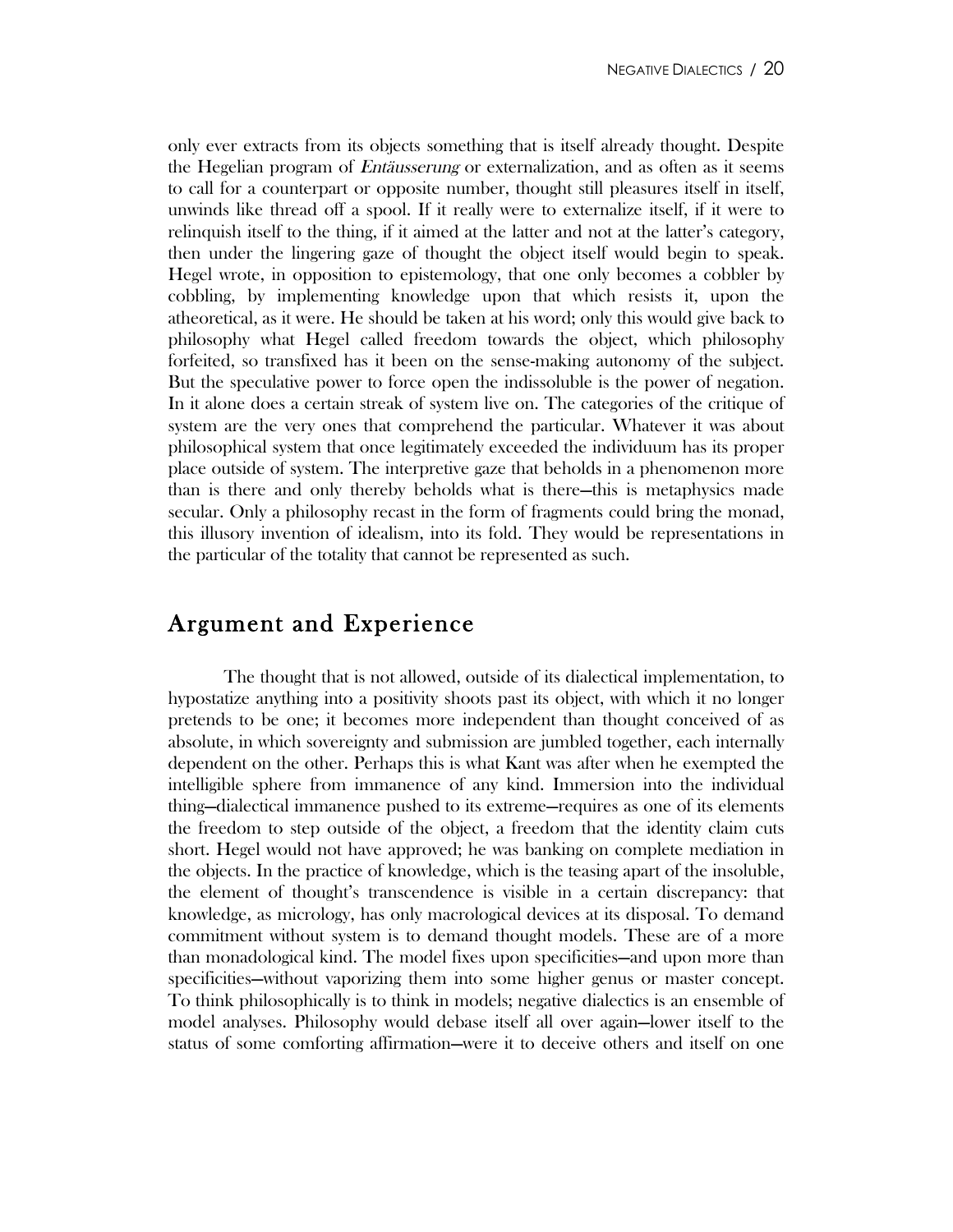important point: Whatever it is that philosophy uses to set its objects in motion from within, it has no choice but to administer that thing in part from without, like a drug. Something lies waiting in the objects themselves, but it requires an intervention if it is to speak, on the understanding that the force mobilized from without, indeed any theory that is brought to bear upon phenomena, will wind down in them and go quiet. In this sense, too, philosophical theory pursues its own termination: by being realized. History is full of such intentions. Formally considered, the French Enlightenment derives from its master concept, that of reason, a certain systematic character; but this idea of reason is constitutively entangled with the idea of society's objectively rational arrangement, depriving the system of the pathos that it regains only once reason, as an idea, has called off its realization and instead rendered itself absolute in the form of mind or spirit. Thought as encyclopedia—a rationally organized but nonetheless discontinuous thing, unsystematic and informal—gives expression to the self-critical spirit of reason. And that spirit of self-criticism represents something that will later drain away from it, as philosophy moves further and further away from practice and as it gets absorbed into the academic enterprise: namely, experience of the world, an eye for reality, which also has thought as one of its elements. The mind's freedom is nothing else. Of course, one cannot do without thinking—whatever it is that scientistic philosophy regularly abuses: the concentrating of one's person in meditation; or argument itself, which has attracted so much skepticism—any more than one can do without the element of the homme de lettres, which the ethos of petty bourgeois science now eagerly defames. Philosophy only ever had substance when these two elements joined together. From a moderate distance, one could characterize the dialectic as the effort, raised to self-consciousness, to make philosophy penetrate itself. Without it, specialized argument will degenerate into a technology, the province of experts stranded conceptless in the middle of the concept, much as it is propagated today by so-called analytic philosophy, which even robots could learn and copy. Immanent argumentation is legitimate when, in order to mobilize argument's power against a reality that has been organized into a system, it plays host to that reality. Whatever is free in a thought, on the other hand, represents the agency that already knows all about the emphatic untruth of this context. Without this knowledge there could be no escape; but if it did not appropriate the violence of the system, the escape would fail. If the two aspects nonetheless fall short of fusing seamlessly together, then this is because of the real power of the system, which already incorporates anything that might surpass it. The untruth of the context disclosed by immanence, however, is also revealed to one's overwhelming experience of a world that has organized itself so systematically that it might as well be rationality made real, Hegel's very glory, even as that world, in its irrationality, perpetuates the powerlessness of the omnipotent-seeming mind. The immanent critique of idealism sets out to defend idealism to the extent that it shows how badly the latter is cheated out of itself; and shows, too, the complicity between what it takes to be foremost—always the mind or the spirit—and the blind supremacy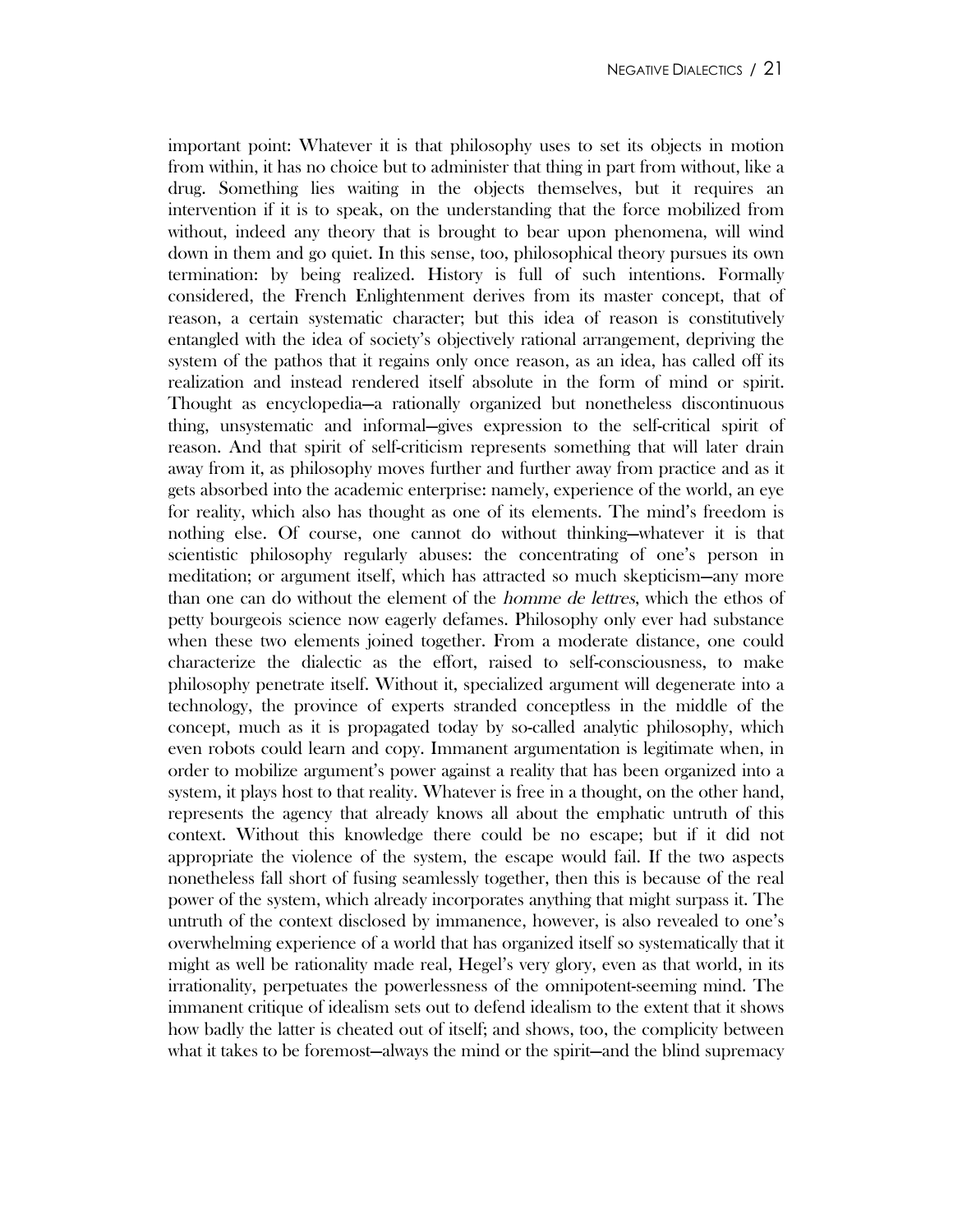of what merely exists. The doctrine of absolute spirit directly advances this complicity.

The consensus among scholars will tend to admit that even experience implies theory. But experience, so one hears, is a "standpoint," at best a hypothesis. Scientism's more conciliatory representatives demand that what they know as reputable science—science on the up and up—give an account of all such presuppositions. It is this very demand that is incompatible with the mind's experience. If you demand of experience a standpoint, it would be that of an eater with regards to the roast. The one lives off the other by consuming it: only once the latter is submerged into the former do you have philosophy. Up to this point, theory in the realm of intellectual experience embodies the discipline that Goethe found so painful when considering Kant. If experience abandoned itself to its own dynamic and fortune, there would be no stopping it. Ideology lurks in the mind that, rejoicing in itself in the manner of Nietzsche's Zarathustra, irresistibly takes itself almost as absolute. Theory can prevent this. It rectifies the naïveté of the mind's self-confidence, without however forcing it to relinquish its spontaneity, which theory in turn seeks to emulate. For on no account does the distinction between the object and the so-called subjectivity of the mind's experience simply disappear; the necessary and painful exertions of the epistemological subject testify to the difference. In an unreconciled state, non-identity is experienced as something negative. The subject slinks away from it, back towards the comfort of itself and the plenitude of its own patterned reactions. Only critical self-reflection will safeguard it from the parochial narrowness of its plenitude and stop it from erecting a wall between itself and the object, taking its being-for-itself for the in-and-for-itself. The less one can assume the identity of subject and object, the more contradictory the boundless strength and broad-minded self-reflection that one expects from the subject as knower. Theory and the mind's experience must mutually condition one another. Experience doesn't hold all the answers; it reacts to a world that is false to its innermost core. Theory has no jurisdiction over anything that is to be removed out from under the false world's spell. Mobility is one of consciousness's essential features, not in the least incidental. The behavior it refers to is twofold: motion from the inside out, an immanent process, which is the authentically dialectical one; and also a free motion, unbound, as of one leaving dialectics behind. The two, however, aren't only dissimilar. An unregulated thought enjoys an elective affinity with the dialectic, which, as critique of system, calls to mind everything that would lie outside of system; and the power that dialectical movement discharges in cognition is the power that revolts against the system. Consciousness's two dispositions are intertwined via critique and not compromise.